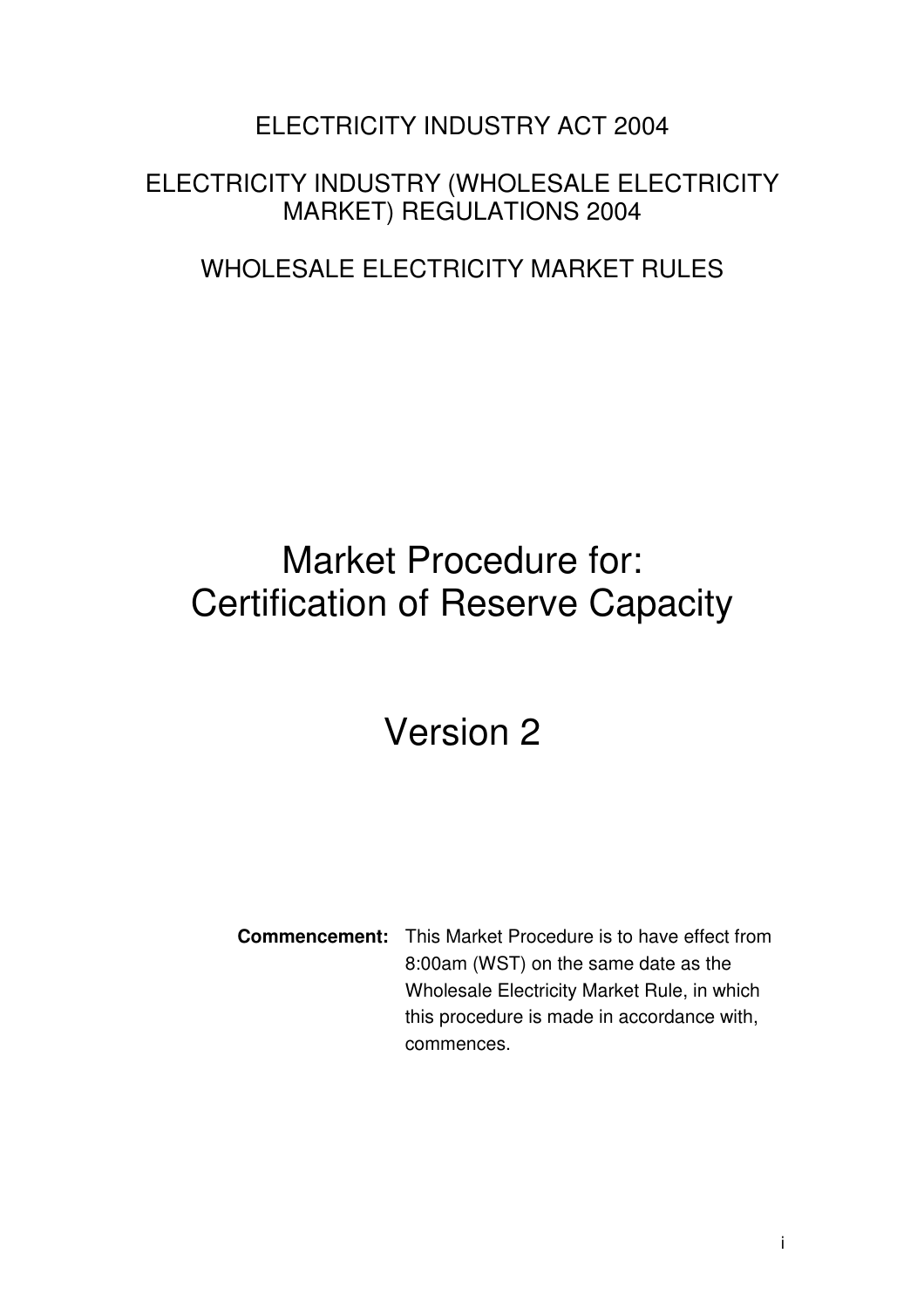# **Version history**

| 21 September 2006 | Market Procedure for Facility Registration as at Market Start                               |
|-------------------|---------------------------------------------------------------------------------------------|
| 27 July 2008      | IMO amended changes to the procedure resulting from Procedure Change Proposal<br>PC 2008 04 |

| 1.   | <b>PROCEDURE FOR CERTIFICATION OF RESERVE CAPACITY</b>                                                                                                                                              | 1                       |
|------|-----------------------------------------------------------------------------------------------------------------------------------------------------------------------------------------------------|-------------------------|
| 1.1. | Interpretation                                                                                                                                                                                      | $\mathbf{1}$            |
| 1.2. | <b>Purpose</b>                                                                                                                                                                                      | $\mathbf{1}$            |
| 1.3. | <b>Application</b>                                                                                                                                                                                  | $\mathbf{1}$            |
| 1.4. | <b>Overview of Reserve Capacity Certification</b>                                                                                                                                                   | $\mathbf{2}$            |
| 1.5. | Procedure steps to be followed by IMO in preparing for Certification of Reserve<br>Capacity                                                                                                         | $\boldsymbol{2}$        |
| 1.6. | <b>Application for Certification of Reserve Capacity</b>                                                                                                                                            | 4                       |
| 1.7. | Procedure steps to be followed by an applicant applying for Certification of<br><b>Reserve Capacity</b>                                                                                             | $\overline{\mathbf{4}}$ |
| 1.8. | Procedure steps to be followed by the IMO in Processing an Application for<br><b>Certification of Reserve Capacity</b>                                                                              | 6                       |
| 1.9. | Procedure steps to be followed by the IMO in setting the Certified Reserve<br>Capacity for an existing non-intermittent generation Facility and for an existing<br>intermittent generation Facility | 9                       |
|      | 1.10. Procedure steps to be followed by the IMO in setting the Certified Reserve<br>Capacity for an existing, Curtailable Load or Dispatchable Load                                                 | 12 <sup>2</sup>         |
|      | 1.11. Procedure steps to be followed by the IMO in setting the Certified Reserve<br>Capacity for a new non-intermittent generating Facility                                                         | 14                      |
|      | 1.12. Procedure steps to be followed by the IMO in setting the Certified Reserve<br>Capacity for a new intermittent generating Facility                                                             | 16                      |
|      | 1.13. Procedure steps to be followed by the IMO in setting the Certified Reserve<br>Capacity for a new Curtailable Load or Dispatchable Load                                                        | 17                      |
|      | 1.14. Procedure steps to be followed by the IMO in advising an applicant of its Certified<br><b>Reserve Capacity</b><br>19                                                                          |                         |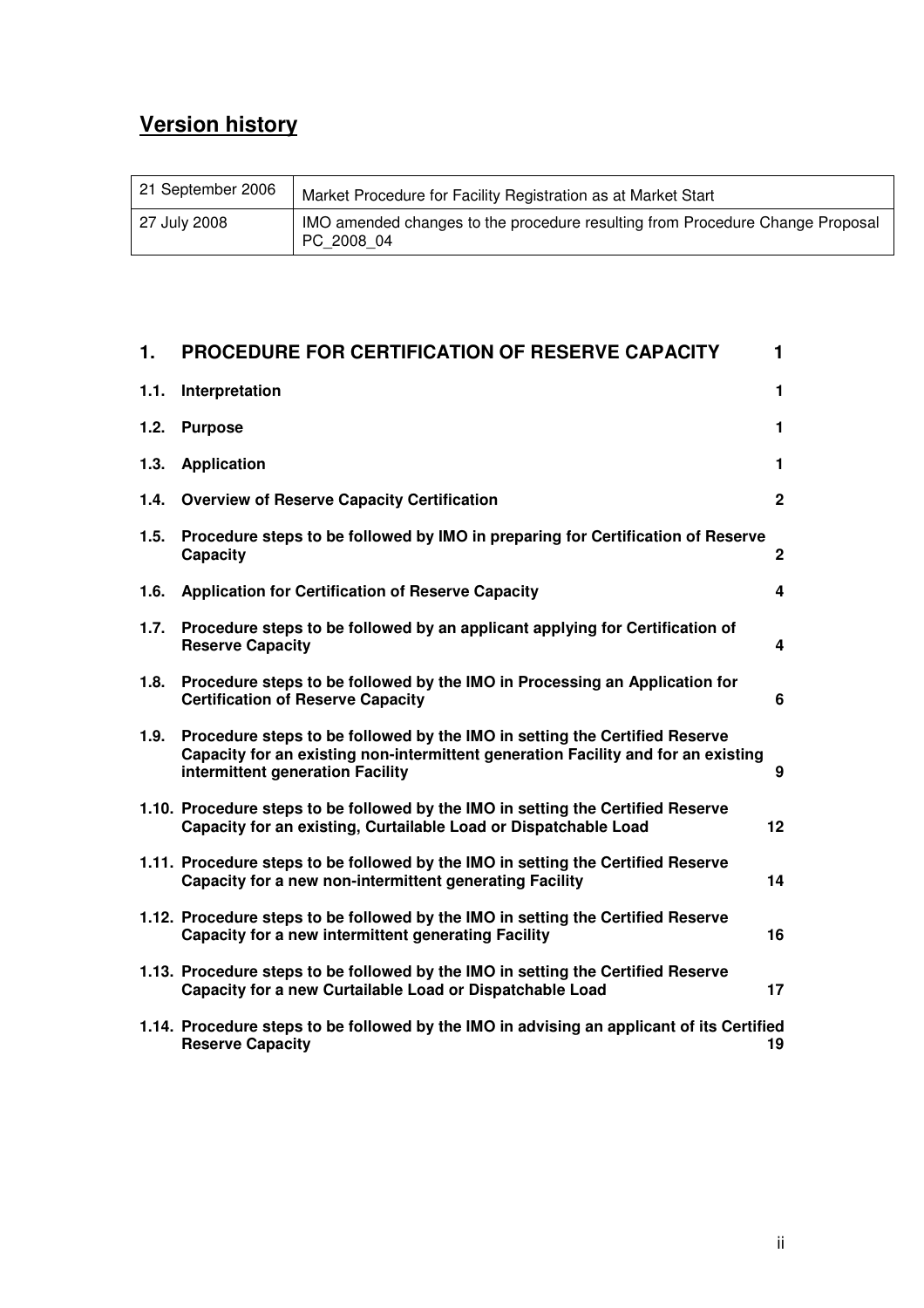# **1. Procedure for Certification of Reserve Capacity**

The Procedure for Certification of Reserve Capacity lays out the steps to be taken by Rule Participants and the IMO in order to certify the Reserve Capacity of Facilities. Under the Market Rules, Reserve Capacity is required to be certified by the IMO as a prerequisite for that Reserve Capacity to be either traded bilaterally or to be offered in the Reserve Capacity Auction to the IMO. In the absence of certification, no Reserve Capacity Credits would be assigned to the Facility.

This procedure may be subject to revision before, during, and after the certification process. Rule Participants must refer to the latest published procedure, the Market Rules, and contact the IMO for further information regarding the process.

This procedure is made in accordance with market Rule 4.9.10.

# **1.1. Interpretation**

- 1 In this procedure, unless the contrary intention is expressed:
	- (a) terms used in this procedure have the same meaning as those given in the Wholesale Electricity Market Rules (made pursuant to Electricity Industry (Wholesale Electricity Market) Regulations 2004);
	- (b) to the extent that this procedure is contrary or inconsistent with the Market Rules, the Market Rules shall prevail to the extent of the inconsistency;
	- (c) a reference to the Market Rules or Market Procedures includes any associated forms required or contemplated by the Market Rules or Market Procedures; and
	- (d) words expressed in the singular include the plural or vice versa.

# **1.2. Purpose**

1 The purpose of this procedure is:

- (a) To describe the steps that a Rule Participant is required to complete to make an application for Certification of Reserve Capacity; and
- (b) To describe the steps that the IMO must follow in assessing an application for Certification of Reserve Capacity.

# **1.3. Application**

1 This procedure applies to: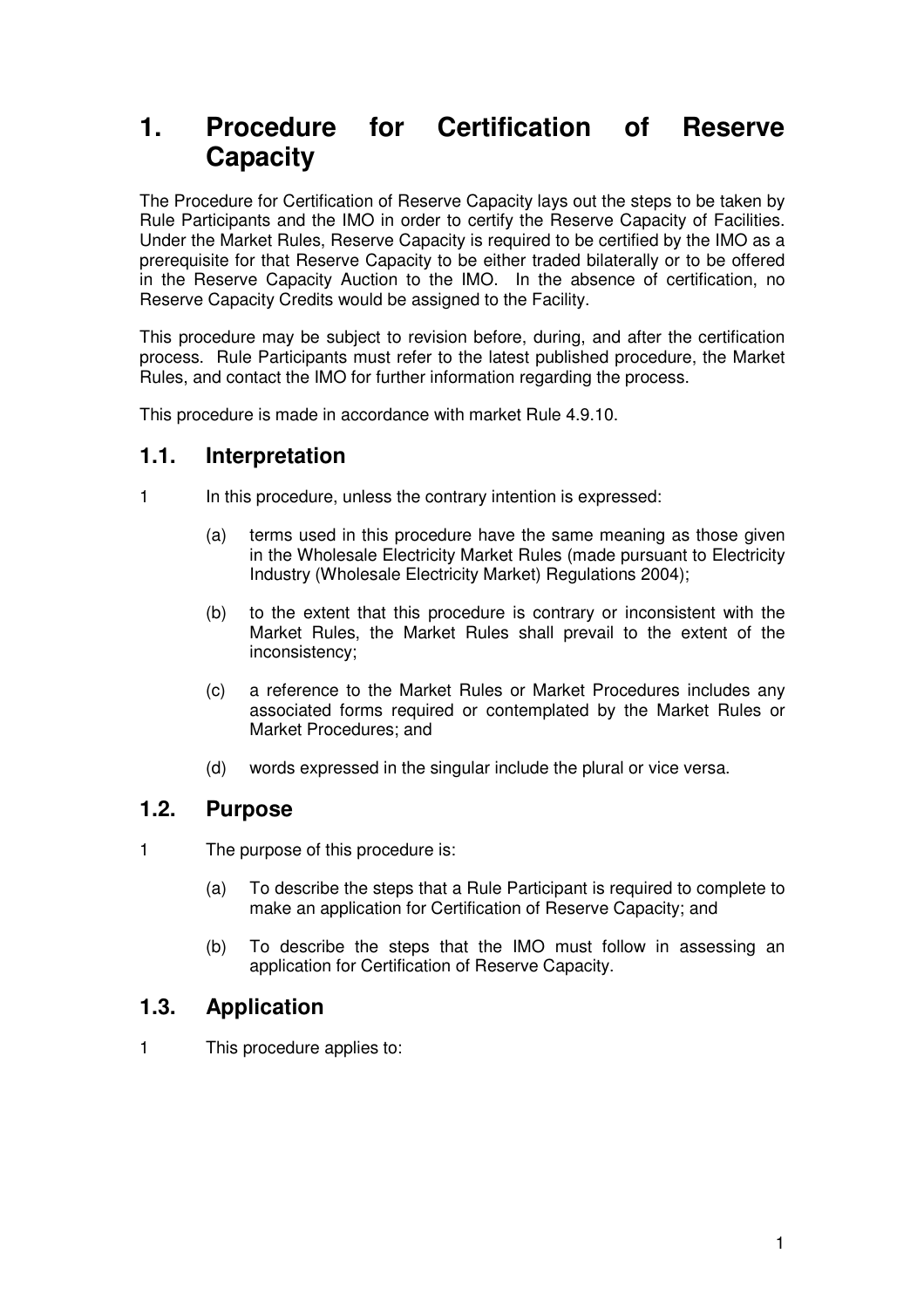- (a) A Rule Participant wishing to submit an Application for Certification of Reserve Capacity for:
	- (i) Non-intermittent generating Facilities
	- (ii) Intermittent generating Facilities; and/or
	- (iii) Curtailable Load or Dispatchable Load;
- (b) The IMO in processing applications for Certification of Reserve Capacity.

# **1.4. Overview of Reserve Capacity Certification**

Each year, participants owning or controlling generating Facilities and Demand Side Management capacity must apply for Certified Reserve Capacity in respect of those Facilities if they wish to apply for Capacity Credits. The application for Certification of Reserve Capacity is the first step in the process. Once an application for Certified Reserve Capacity has been made to the IMO, the IMO must then assess the application and set a level of Certified Reserve Capacity in respect of that Facility.

Obtaining Certified Reserve Capacity is only one of the steps required to secure Capacity Credits, therefore it does not constitute a commitment on behalf of the IMO to assign Capacity Credits to the Facility. Similarly, a Facility that receives certification, by the way of obtaining Certified Reserve Capacity, is under no obligation to progress their project or Facility through to the stage where it is assigned Capacity Credits.

The Reserve Capacity Mechanism is a yearly process, with certification of Reserve Capacity taking place in Year 1 of the Reserve Capacity Cycle. Subject to a number of provisions under the Market Rules, the Facility must provide the capacity between 1 October of Year 3 and 1 October of Year 4 of that Reserve Capacity Cycle.

A Rule Participant may also seek to have their Facility conditionally certified for future Reserve Capacity Cycles. If a Rule Participant obtains Conditional Certified Reserve Capacity, they may, subject to the provisions of the Market Rules, apply for the Conditional Certified Reserve Capacity to be converted to Certified Reserve Capacity in Year 1 of the Reserve Capacity Cycle.

### **1.5. Procedure steps to be followed by IMO in preparing for Certification of Reserve Capacity**

- 1 By 1 May of Year 1 of the relevant Reserve Capacity Cycle, the IMO must advise all Rule Participants that the Certification process has commenced. Rule Participants will be notified through the Wholesale Electricity Market System (WEMS).
- 2 The IMO must accredit independent experts to prepare reports on the estimated Reserve Capacity of Intermittent Generators that are yet to commence operation and must ensure that at least two accredited independent experts are available to Rule Participants at any time. (Market Rule 4.11.6)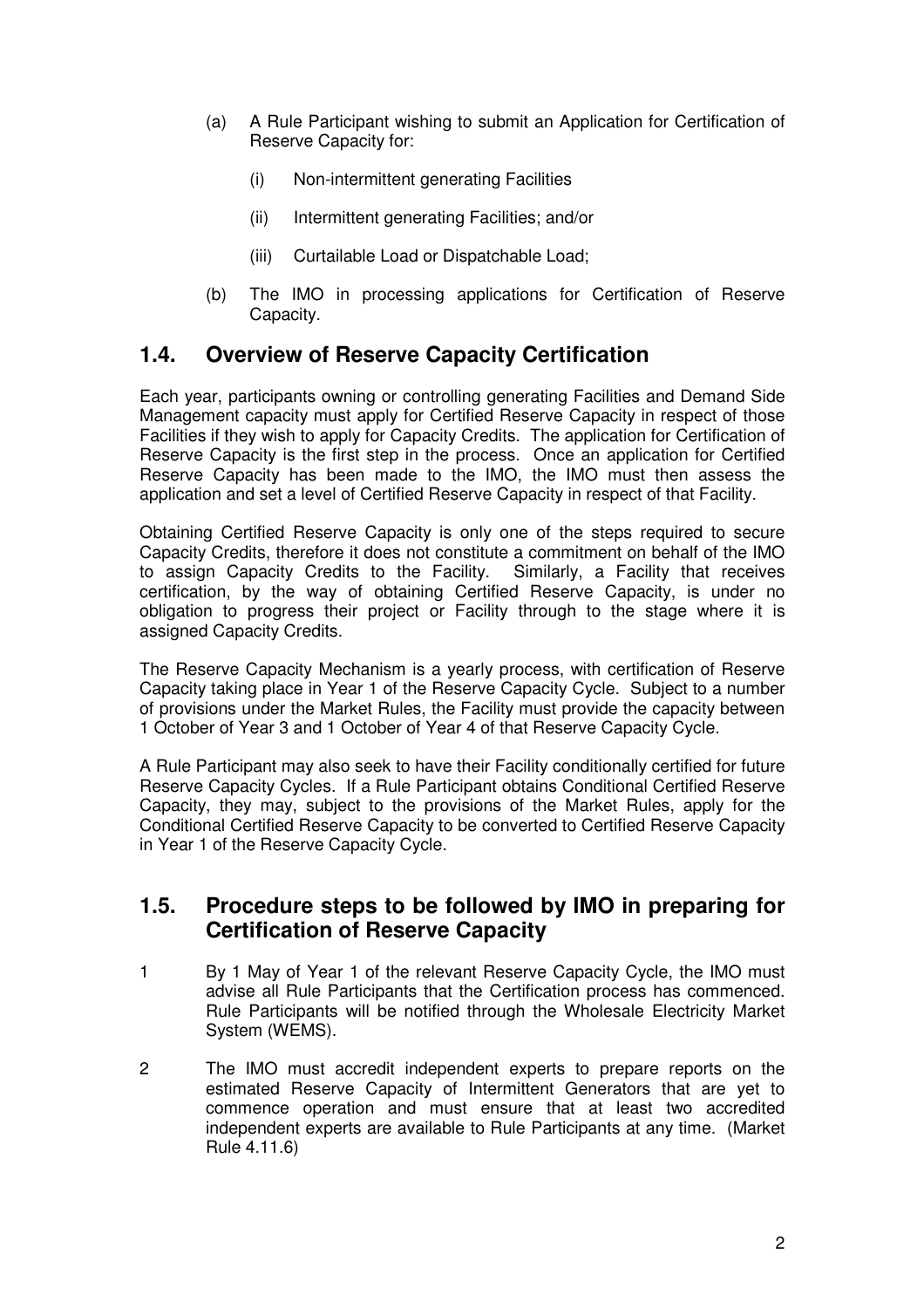- 3 The IMO must ensure that each accredited independent expert is competent to estimate Reserve Capacity of Intermittent Generators and may remove accreditation at any time subject to the completion of any work in progress by the expert in estimating Reserve Capacity of Intermittent Generators. (Market Rule 4.11.6)
- 4 The IMO must publish on its website the contact details of independent experts who are accredited by the IMO for estimating Reserve Capacity of Intermittent Generators. (Market Rule 4.11.6)
- 5 The IMO must accept applications for Certification of Reserve Capacity from Rule Participants beginning from 9 AM on the first Business Day following 1 May of Year 1 until 5 PM on the last business day falling on or before 20 July of Year 1 of the Reserve Capacity Cycle. (Market Rule 4.9.1)
- 6 The IMO will only accept applications for Certified Reserve Capacity that have been appropriately entered through the WEMS.
- 7 The IMO must accept applications from Rule Participants for future Reserve Capacity Cycles at any time until the closing date specified for that Reserve Capacity Cycle. (Market Rule 4.9.1)
- 8 The IMO must notify an applicant for certification of Reserve Capacity of receipt of the application within one Business Day of receipt. (Market Rule 4.9.6) Notification will be provided through the WEMS as a Transaction ID.

| $ \sigma$<br>Independent Market Operator - WEMS - Microsoft Internet Explorer                                                            |  |  |  |  |
|------------------------------------------------------------------------------------------------------------------------------------------|--|--|--|--|
| View Favorites Tools Help<br>Edit<br>File                                                                                                |  |  |  |  |
| 2 1 0 Search 大Favorites 2 2 图 回 1 1 1 1 1 1<br>$\vert \mathbf{x} \vert$<br>Back -                                                        |  |  |  |  |
| Links >><br>$\Rightarrow$ Go<br>$\vee$<br>Address e https://wems.imowa.com.au/wems webapps/                                              |  |  |  |  |
| Independent Market Operator<br>Main Menu: Trading<br>$\times$ MP:<br>User:<br><b>Wholesale Electricity Market</b>                        |  |  |  |  |
| <b>Sub Menu Activity Reserve Capacity Mechanism V</b> Data Type<br>$\checkmark$<br><b>Reserve Capacity Certification</b><br>۸            |  |  |  |  |
| <b>Reserve Capacity Certification</b><br>To File: Upload<br>Submit<br>Reset<br><b>Save Ack</b><br><b>Save Input</b><br>v                 |  |  |  |  |
| $\overline{\triangledown}$ Hide Validation Results                                                                                       |  |  |  |  |
| <b>Extraction State</b><br>Transaction ID: 3JBm60 Processing Time: 188 milliseconds Date/Time: Thu Apr 19                                |  |  |  |  |
| 11:48:07 GMT+08:00 2007<br>Pased: 1 bid(s) Failed: 0 bid(s)<br>Bids Received: 1 bid(s)                                                   |  |  |  |  |
| Submission Passed All Validations<br>desults: <b>All Angles</b>                                                                          |  |  |  |  |
| PASS - Validations passed<br><b>Facility Name:</b>                                                                                       |  |  |  |  |
|                                                                                                                                          |  |  |  |  |
|                                                                                                                                          |  |  |  |  |
| Select Action:<br>O Query O Submit O Cancel                                                                                              |  |  |  |  |
|                                                                                                                                          |  |  |  |  |
|                                                                                                                                          |  |  |  |  |
|                                                                                                                                          |  |  |  |  |
|                                                                                                                                          |  |  |  |  |
| <b>Add Facility</b><br><b>Remove Facility</b><br>Conditional Certification FALSE V<br><b>Refresh List</b><br><b>Facility List:</b><br>Ÿ. |  |  |  |  |
|                                                                                                                                          |  |  |  |  |
| <b>Reserve Capacity Certification Data</b><br><b>Capacity Year</b><br>$2009$ $\sim$<br><b>Facility Name</b>                              |  |  |  |  |
| Cap Block Avail Class Av Cap MW Av Cap MW (45 C) Stip Def LD Max Av Hrs/Yr Max                                                           |  |  |  |  |
| <i>▶</i> Show Cert<br><b>Details</b><br>70<br>8000<br>170<br>BLOCK1 V<br><b>CLASS1</b> v                                                 |  |  |  |  |
| $\blacktriangleleft$<br>$\overline{\mathbf{v}}$<br><b>Add Block</b>                                                                      |  |  |  |  |
| <b>ALBER</b><br><b>HAT Environment.</b>                                                                                                  |  |  |  |  |
| $\overline{\mathbf{a}}$<br>Applet MPIApplet started<br><b>O</b> Internet                                                                 |  |  |  |  |

9 The IMO must process all applications for Certification of Reserve Capacity for the current Reserve Capacity Cycle by 5 PM of the last Business Day on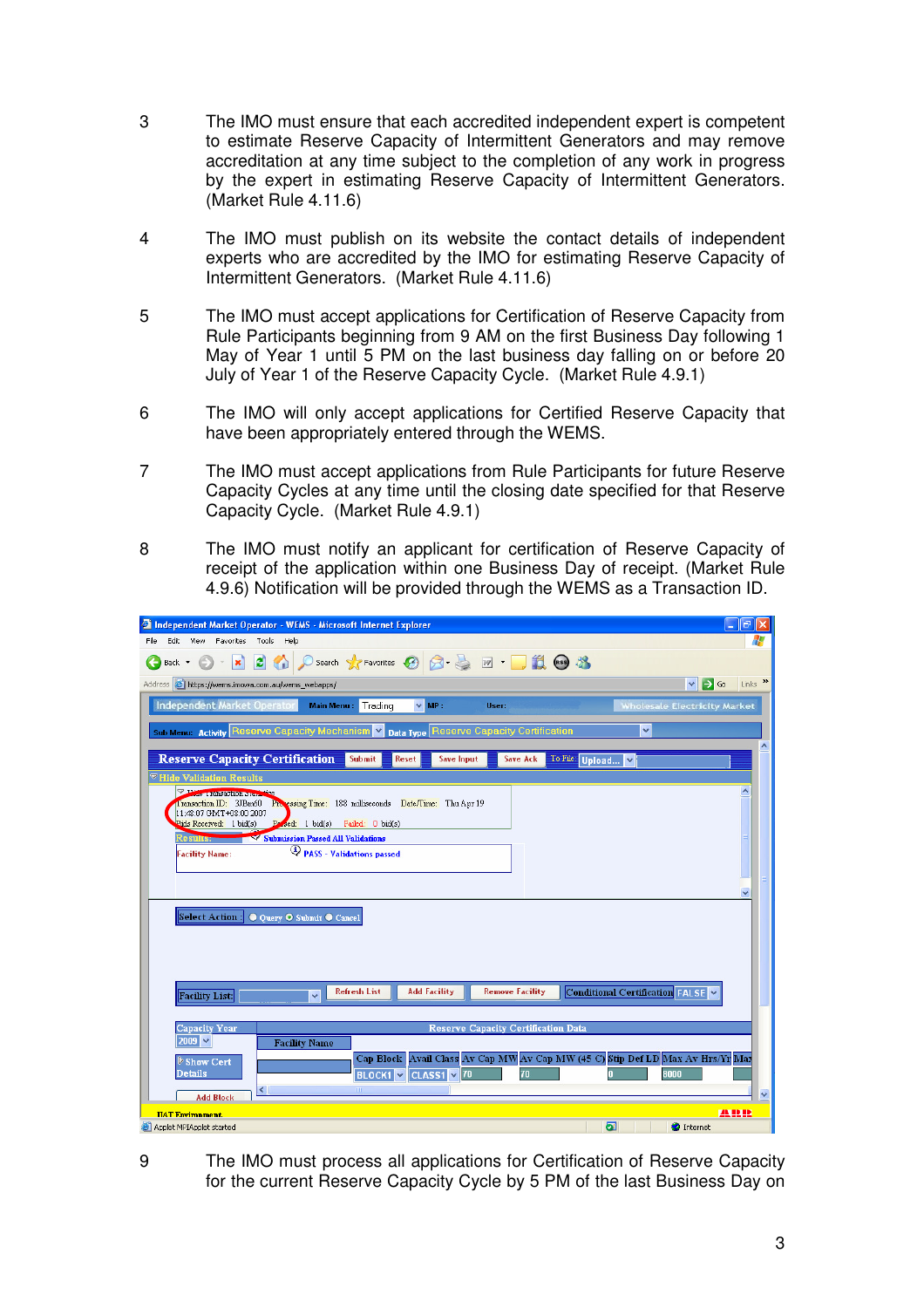or before 5 August of Year 1 of that Reserve Capacity Cycle. (Market Rule 4.1.12)

- 10 The IMO must process all applications for certification of Reserve Capacity for future Reserve Capacity Cycles (ie applications for Conditional Certified Reserve Capacity) within 90 days of the IMO receiving the application.
- 11 The IMO must notify each applicant of the results of the certification process pertaining to that applicant and include in its notification the information contained in section 1.14. The IMO must notify all applicants by the time and date specified in Step 1.5.9. (Market Rules 4.9.8) This notification will be provided through the WEMS.
- 12 The Certification of Reserve Capacity will only take effect once the IMO has issued the notice of Results of Application for Certification of Reserve Capacity listed in Step 1.5.11.

# **1.6. Application for Certification of Reserve Capacity**

- 1 The information to be included in an Application for Certification of Reserve Capacity is listed in the document "Information for Applications for Certification of Reserve Capacity" on the IMO Website. The information provided must be consistent with the Reserve Capacity Cycle for which the application is being made. The information must be provided for each Facility. (Market Rules 4.9 & 4.10)
- 2 All information provided in respect of an application for Certified Reserve Capacity must be provided through the WEMS. Supporting evidence must be submitted to the IMO in both electronic format and in hard copy format. Electronic information must be emailed to *imo*@imowa.com.au.
- 3 The information provided through the WEMS should be entered in accordance with the WEMS User Guides and online help.

# **1.7. Procedure steps to be followed by an applicant applying for Certification of Reserve Capacity**

It must be noted that during each Reserve Capacity Cycle, applications may be submitted for Certified Reserve Capacity that will apply to future Reserve Capacity Cycles in which case any certification granted will be Conditional Certified Reserve Capacity. For example, a proposed Facility can be conditionally certified, but then must be recertified during the Reserve Capacity Cycle corresponding to the period that the Facility is expected to commence operation.

- 1 Before submitting an application for Certification of Reserve Capacity, Rule Participants should familiarize themselves with the relevant Market Rules and the related Reserve Capacity procedures.
- 2 Before Submitting an application for Certification of Reserve Capacity, the applicant must ensure they are registered as a Rule Participant. The applicant should follow the Participant Registration Procedure which can be found on the IMO Website.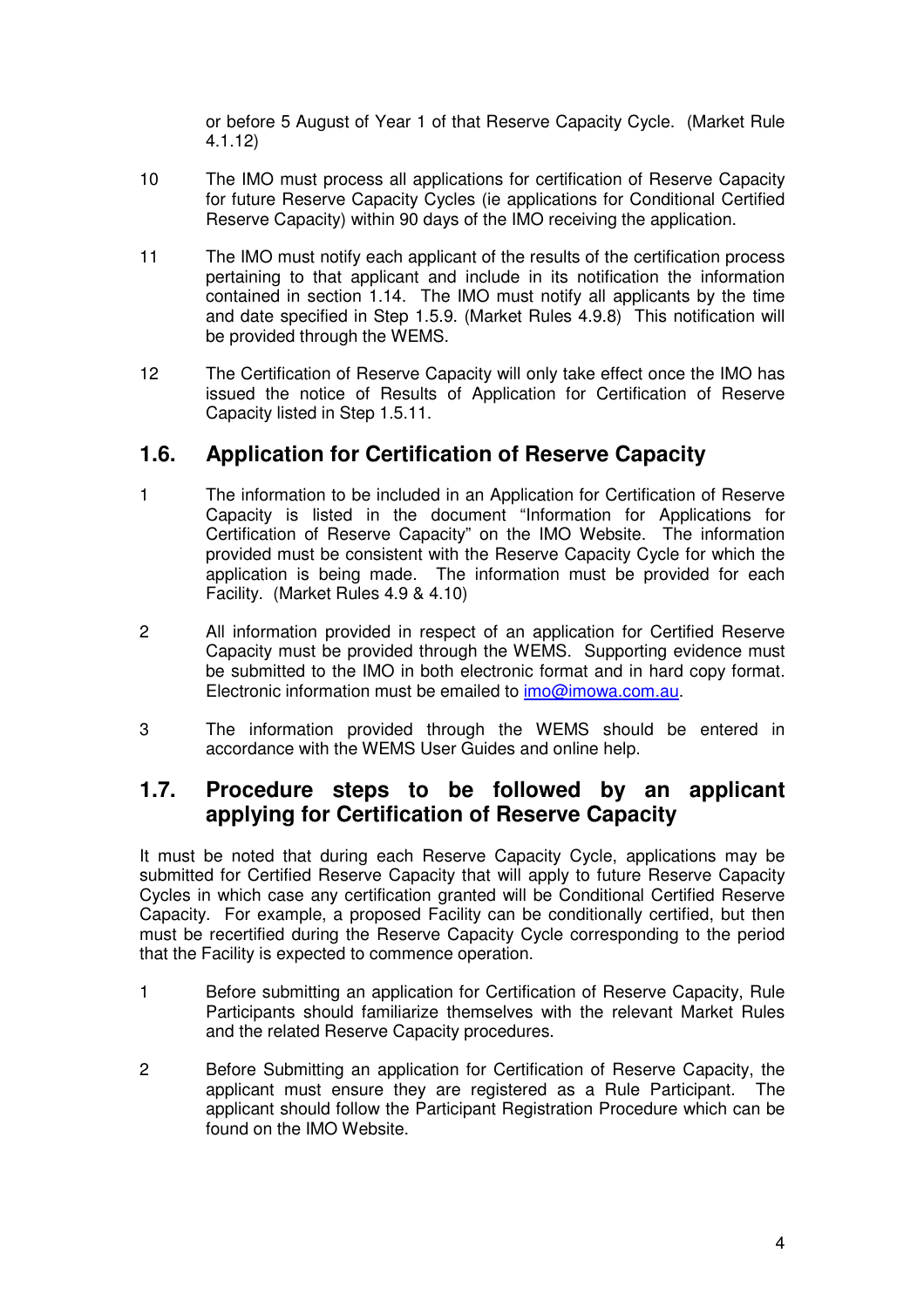- 3 All Facilities must be registered in the WEMS for the purposes of certified capacity prior to submitting an application for Certification of Reserve Capacity. In respect of new Facilities, the Rule Participant must register the Facility for the purposes of Certified Reserve Capacity. Rule Participants should consult the Facility Registration Procedure and associated Market Rules for this purpose.
- 4 Rule Participants submitting an application for Certified Reserve Capacity in accordance with Step 1.7.3 must allow sufficient time, as required under the Facility Registration Procedure, for the registration of the Facility to be completed. Rule Participants may submit an application for Facility Registration for the purposes of Reserve Capacity prior to 1 May of Year 1 of the Reserve Capacity Cycle to which the application relates.
- 5 Rule Participants applying for Certification of Reserve Capacity must make an application to the IMO during the application open period, which is between 9 AM on the first Business Day following 1 May of Year 1 and 5 PM on the last business day falling on or before 20 July of Year 1 of the Reserve Capacity Cycle. (Market Rule 4.9.1)
- 6 Rule Participants must follow this procedure to apply for Certified Reserve Capacity. (Market Rule 4.9.10)
- 7 All information provided by a Rule Participant in respect of an application for Certified Reserve Capacity must be provided through the WEMS.
- 8 The Rule Participant application must include the information listed in clause 4.9.3 of the Market Rules. This information is also provided in the "Information for Applications of Certification of Reserve Capacity" document on the IMO Website. The process may require the applicant to provide information to the IMO in a form other than through submission via the WEMS. (Market Rule 4.9.3)
- 9 In the case that a Rule Participant is resubmitting an Application for Certification in respect of a Facility that has received Conditional Certified Reserve Capacity, they must also submit details of any Network Access offer(s) and Environmental Approvals in accordance with Market Rule 4.10.1(c)i and 4.10.1(c)ii. This will assist the IMO to make a determination as to whether the Facility will be a Registered Facility during the Reserve Capacity Year and if there are any potentially limiting factors associated with the application.
- 10 The Rule Participant should receive notification that the application has been received. This will be in the form of a WEMS receipt. The Rule Participant should maintain a record of this receipt.
- 11 The Rule Participant must contact the IMO and must resubmit an application in the event that an application has been made to the IMO but the receipt of the application has not been acknowledged by the IMO within one Business Day of the submission. The resubmission of an application must be made during the open period for making applications, which is from 9 AM on the first Business Day following 1 May of Year 1 until 5 PM on the last business day falling on or before 20 July of Year 1 of the Reserve Capacity Cycle.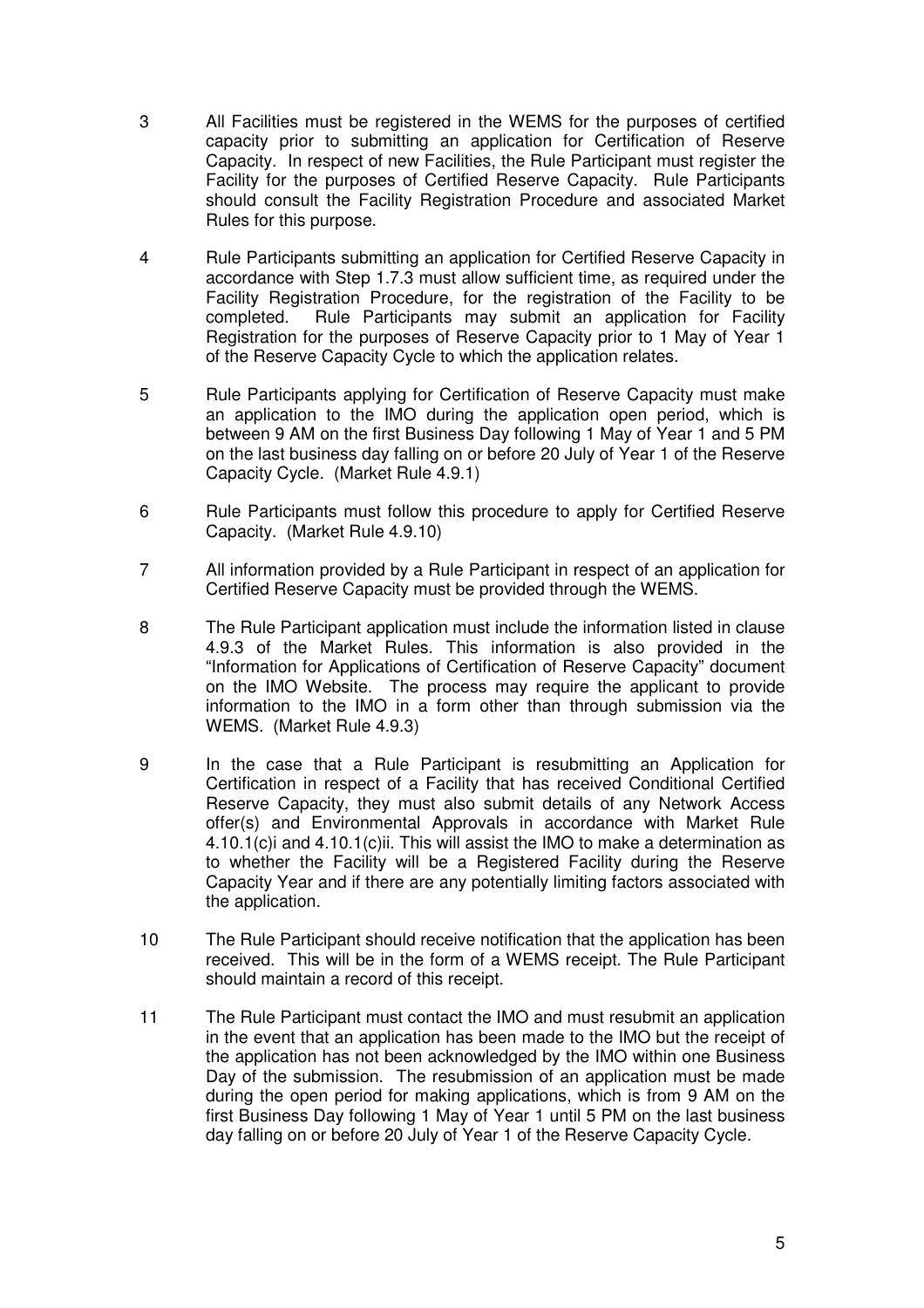- 12 The Rule Participant must make an application for certification for each subsequent Reserve Capacity Cycle. (Market Rule 4.9.5)
- 13 The Rule Participant must respond to any additional requirements or questions of the Reserve Capacity Procedure and/or the IMO during the processing of its application.

# **1.8. Procedure steps to be followed by the IMO in Processing an Application for Certification of Reserve Capacity**

#### **Acknowledgement of application**

1 The IMO must notify the applicant within one business day that its application has been received. This will be provided through the WEMS.

#### **Eligibility check**

- 2 The IMO must determine whether the applicant is a Rule Participant and has either registered the Facility or intends to register the Facility. This requirement will be completed automatically on the premise that the Facility is Registered or that it is Registered for the purposes of Reserve Capacity. (Market Rule 4.8.1)
- 3 The IMO must determine that the Facility is not a Network. (Market Rule 4.8.1)
- 4 If the application fails either of the steps within this Eligibility check, the IMO must reject the application and advise the Rule Participant.

#### **Date accuracy and sufficiency check**

- 5 The IMO must check all data provided in the application to determine that:
	- (a) All required information has been provided;
	- (b) The information provided is of sufficient depth; and
	- (c) Information has been specifically provided to support the Applicant's claims in respect to the capacity of the Facility.
- 6 The IMO may seek information from Network Operators to confirm the accuracy of data provided to it by the applicant to enable the IMO to determine the Certified Reserve Capacity for a Facility. (Market Rule 4.11.2)
- 7 The IMO must not provide information to any Network Operator that was provided to it as part of an application for Certified Reserve Capacity except with the permission of the applicant. (Market Rule 4.11.2)
- 8 If the information provided by the applicant is insufficient or incomplete, the IMO must contact the applicant and request additional data.
- 9 If the information provided by the applicant is sufficient, including any additional information provided by the applicant, the IMO must process the application.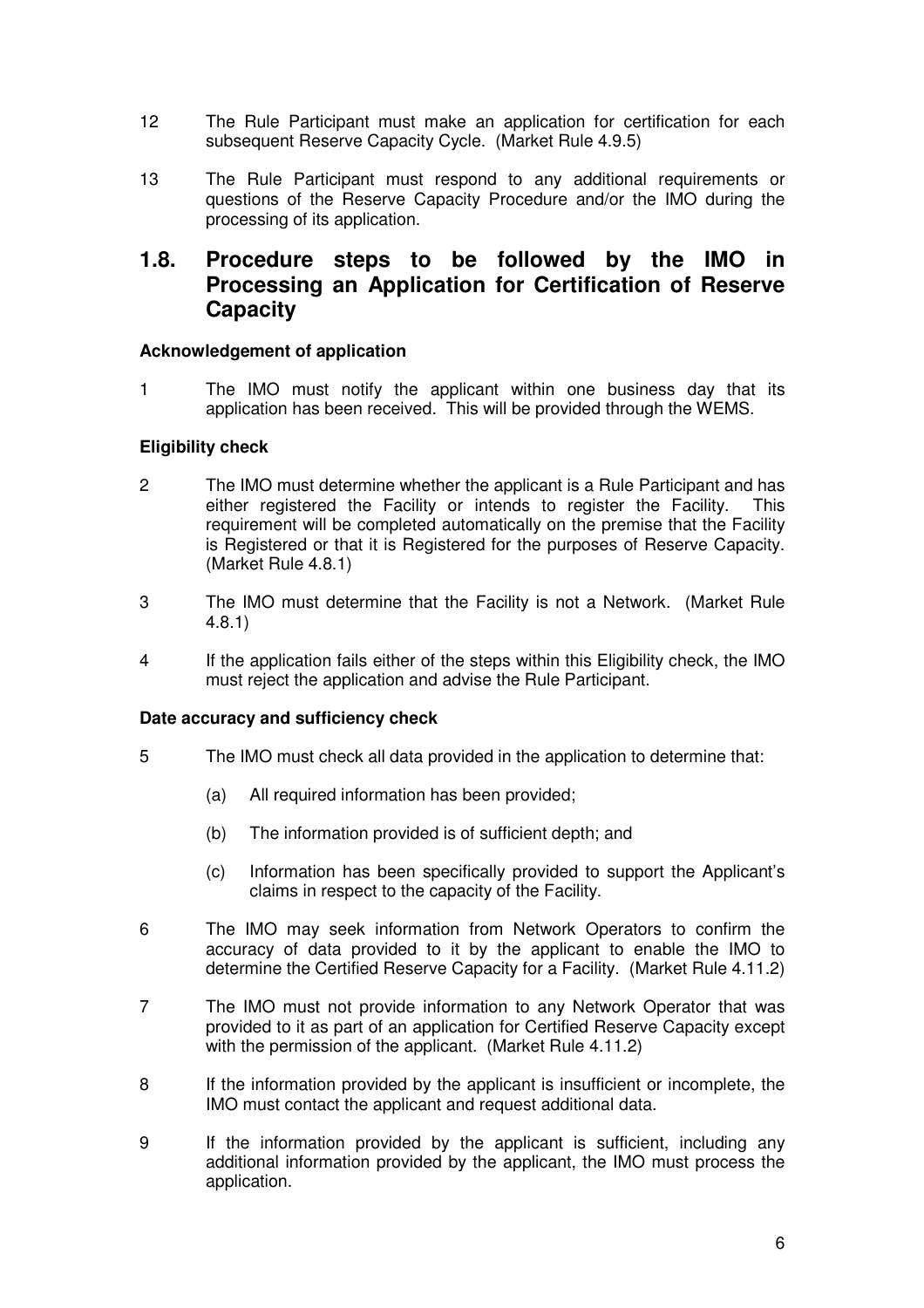#### **Reserve Capacity Cycle check**

- 10 The IMO must determine whether the application is for the current Reserve Capacity Cycle or for a future Reserve Capacity Cycle.
- 11 If the application is for the current Reserve Capacity Cycle the IMO must proceed to process the application as an application for Certified Reserve Capacity.
- 12 If the application is for a future Reserve Capacity Cycle, the IMO must proceed to process the application as an application for Conditional Certified Reserve Capacity.

#### **Application where Participant has previously been granted Conditional Certified Reserve Capacity**

- 13 If the applicant is re-lodging an application and already has Conditional Certified Reserve Capacity the IMO must determine whether the application is consistent with the information upon which the Conditional Certified Reserve Capacity was assigned and whether the information is correct.
- 14 If the application is for re-certification and the Rule Participant has not submitted details of Network Access offer(s) and Environmental Approvals in accordance with Step 1.7.9 of this procedure, the IMO will deem the application to be inconsistent with the initial application by which the Facility received Conditional Certification of Reserve Capacity. This will be deemed to be made on the basis that the Facility detailed in the initial application for Conditional Certified Reserve Capacity would be a Registered Facility in accordance with Market Rule 4.11.1(f) and there were no potentially limiting factors.
- 15 If the re-lodged application is consistent with the information upon which the Conditional Certified Reserve Capacity was assigned and the information is correct, the IMO must confirm the Certified Reserve Capacity or Conditional Certified Reserve Capacity, as appropriate, and report to the applicant as per Steps 1.8.30 or 1.8.31 below.
- 16 If the re-lodged application is not consistent with the information upon which the Conditional Certified Reserve Capacity was assigned or the information is not correct, the IMO must proceed to process the application without regard for the Conditional Certified Reserve Capacity.

#### **Timing check**

- 17 The IMO must determine for which Reserve Capacity Cycle the applicant is requesting Certification and determine if the Facility is scheduled to first commence operations before the time that Reserve Capacity Obligations will apply for that Facility for that Reserve Capacity Cycle. (Market Rule 4.11.1(c))
- 18 The IMO must determine if the Facility will cease operation permanently such that it can no longer meet its Reserve Capacity Obligations before the time that Reserve Capacity Obligations will no longer apply for that Facility for the Reserve Capacity Cycle. (Market Rule 4.11.1(c))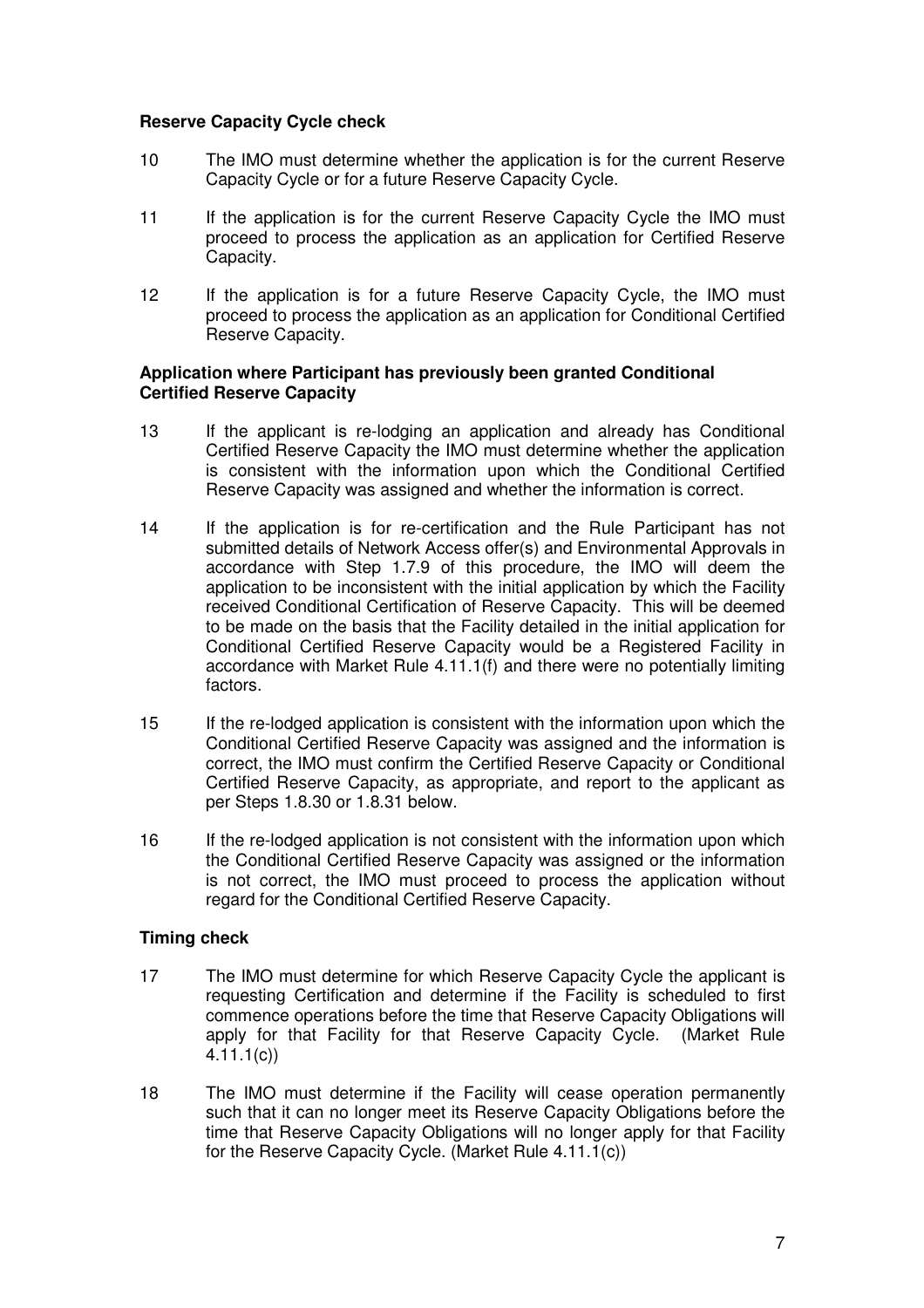- 19 The IMO must set the Reserve Capacity for a Reserve Capacity Cycle at zero for a Facility that is not scheduled to commence operations or that will cease operations as determined in Steps 1.8.17 or 1.8.18, respectively.  $(Market$  Rule 4.11.1 $(c)$ )
- 20 The IMO must determine if the Facility is expected to be a Registered Facility by the time its Reserve Capacity Obligations take effect and the IMO must not grant Certified Reserve Capacity to a Facility that is not expected to be registered by that time. (Market Rule 4.11.1 (f))

#### **Forced outage and planned outage check**

- 21 The IMO must determine if the Facility has operated for at least 36 months and, if so, whether it has had a Forced Outage rate of greater than 15% or a combined Planned Outage rate and Forced Outage rate of greater than 30% over the preceding 36 months. This must be determined in accordance with the Power System Operating Procedure. (Market Rule 4.11.1 (h))
- 22 The IMO must determine if the Facility has operated for less than 36 months and, if so, whether the IMO has cause to believe that over a period of 36 months the Facility is likely to have a Forced Outage rate of greater than 15% or a combined Planned Outage rate and Forced Outage rate of greater than 30%. This must be determined in accordance with the Power System Operating Procedure. (Market Rule 4.11.1 (g))
- 23 The IMO may consult with System Management to determine the Forced and Planned Outage Rates in respect of Steps 1.8.21 or 1.8.22.
- 24 If the criteria in Steps 1.8.21 or 1.8.22 of this procedure apply to the Facility, the IMO may seek information from the applicant in respect to the present and future performance of the Facility including:
	- (a) the causes of outages;
	- (b) steps being taken, or that have been taken, to reduce outages; and
	- (c) the expected level of future outages.
- 25 The IMO must determine whether or not to grant Certified Reserve Capacity for the Facility if the criteria in Steps 1.8.21 or 1.8.22 of this procedure apply to that Facility. In making this determination the IMO may consider, amongst other factors:
	- (a) The actions being taken by the Rule Participant to reduce the level of outages at the Facility;
	- (b) The likelihood that these actions will reduce the outages at the Facility; and
	- (c) Whether or not the outages at the Facility are compromising, or are likely to compromise, the security and reliability of the SWIS.
- 26 The IMO may consult with System Management in deciding whether or not to refuse to grant Certified Reserve Capacity for a Facility where the criteria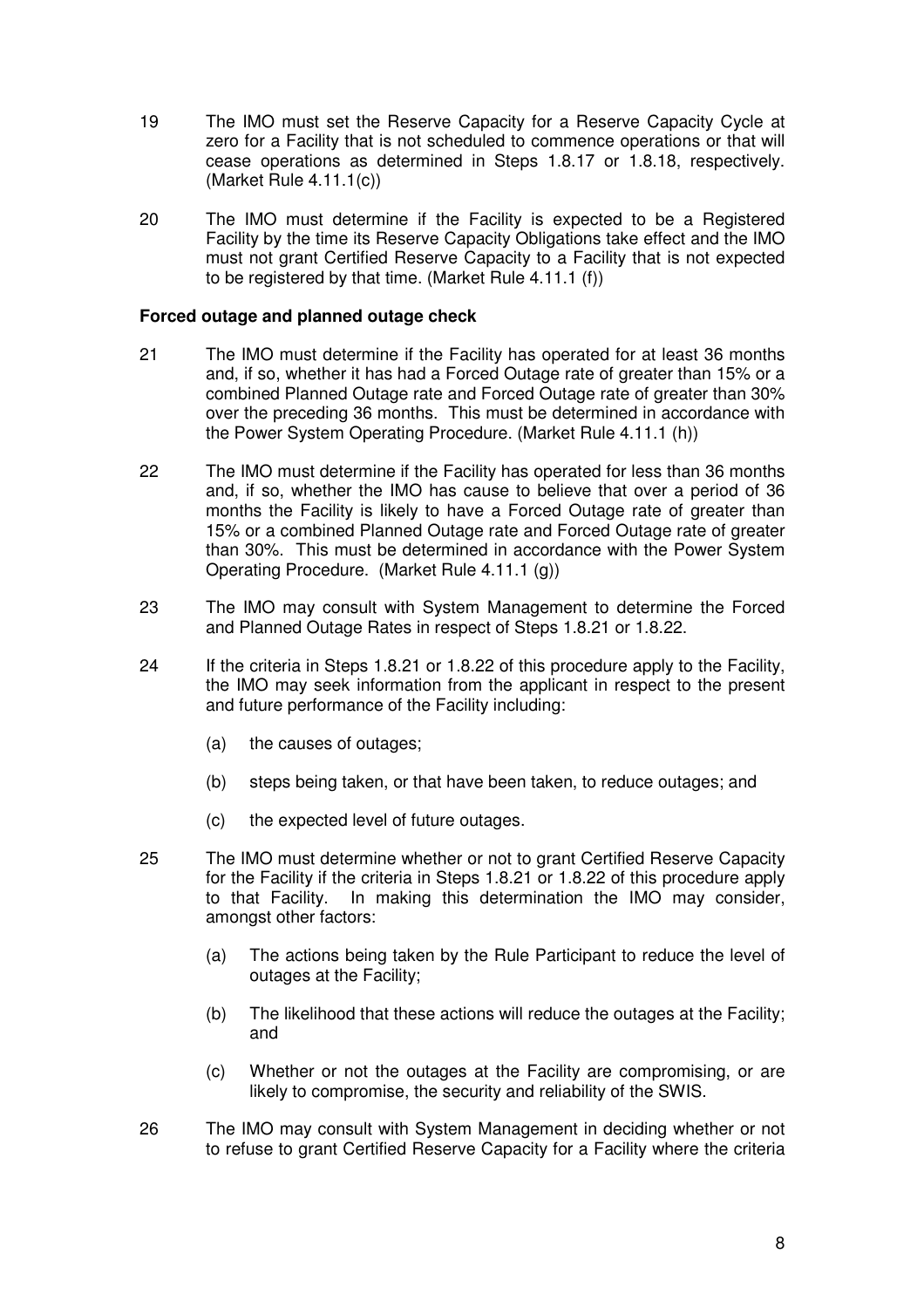in Steps 1.8.21 or 1.8.22 of this procedure may apply to that Facility. (Market Rule 4.11.1 (h))

- 27 If the IMO determines not to grant Certified Capacity Credits to the Facility it must advise the applicant of this decision.
- 28 If the IMO determines that it may grant Certified Capacity Credits to the Facility, the IMO must proceed to process the application.

#### **Determination of Certified Reserve Capacity**

- 29 The IMO must use the methodology contained in the following Sections of this procedure for setting the Certified Reserve Capacity of a Facility:
	- (a) For existing non-intermittent and intermittent generation Facility Section 1.9
	- (b) For existing Curtailable Loads and Dispatchable Loads Section 1.10
	- (c) For new non-intermittent generation Facility Section 1.11
	- (d) For new intermittent generation Facility Section 1.12
	- (e) For new Curtailable Loads and Dispatchable Loads– Section 1.13

#### **Reporting to Applicant**

- 30 The IMO must assemble the results of its determinations from the certification process and produce a report of its results consistent with the requirements of Section 1.14 of this procedure. (Market Rules 4.9.5 & 4.9.9)
- 31 If the application was for Certified Reserve Capacity, the IMO must deliver its report to the applicant by 5 August of Year 1 of that Reserve Capacity Cycle. (Market Rule 4.9.6)
- 32 If the application was for Conditional Certified Reserve Capacity the IMO must deliver its report to the applicant within 90 days of the application having been received.

# **1.9. Procedure steps to be followed by the IMO in setting the Certified Reserve Capacity for an existing nonintermittent generation Facility and for an existing intermittent generation Facility**

1 The IMO must complete its certification of an existing non-intermittent or intermittent generating Facility based on the following steps using the information provided by the applicant and based on any other information that the IMO may require to make its determinations.

#### **Assessment of potentially limiting factors**

2 The IMO must determine whether the Facility has failed any test conducted in accordance with Market Rule 4.25 and, if so, determine: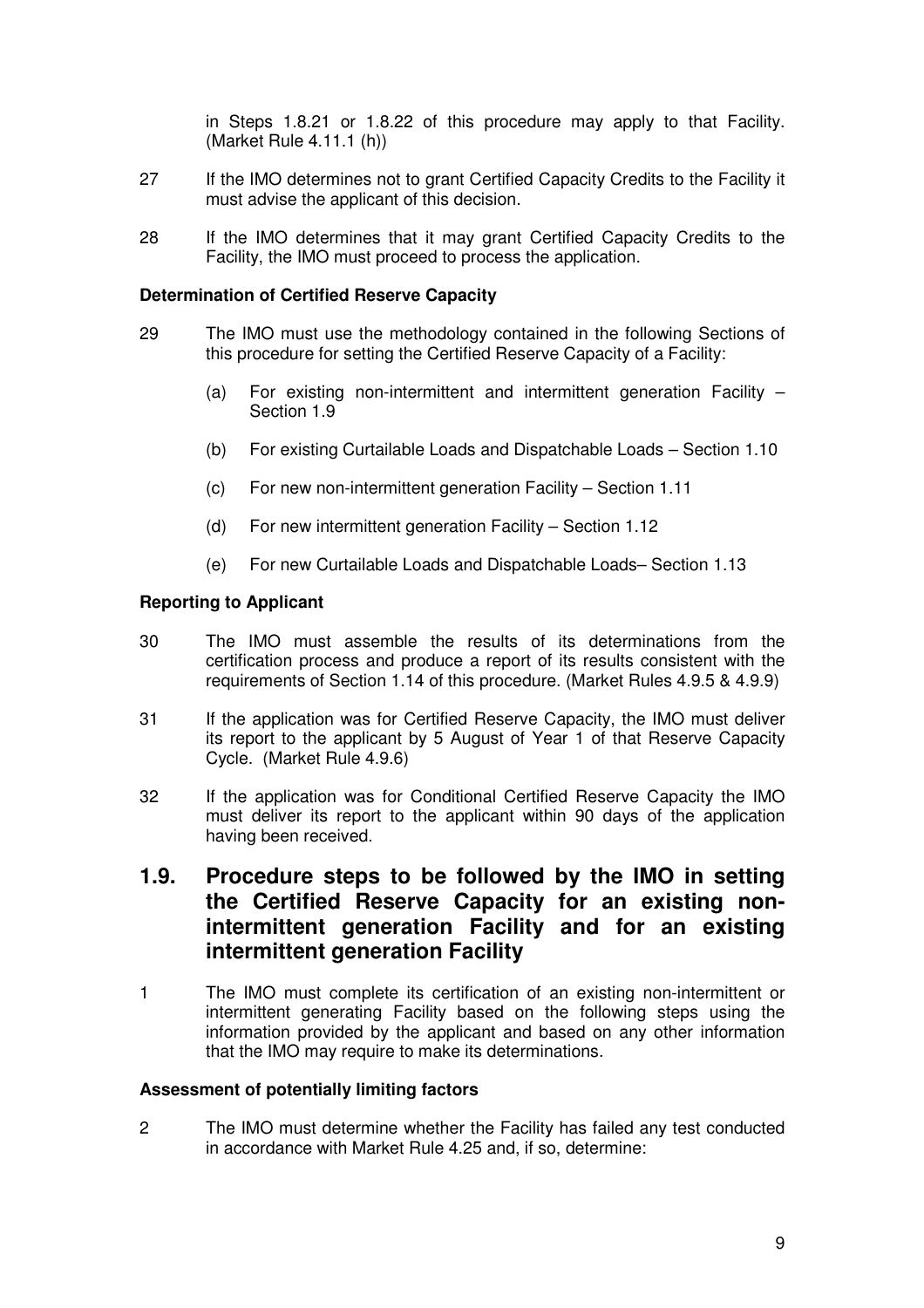- (a) Whether the test results were a reasonable indication of the capacity expected to be available for supply from the Facility when it is operating normally;
- (b) Whether there are any mitigating circumstances such that the test results are not a reasonable indication of the capacity expected to be available for supply from the Facility when it is operating normally; and
- (c) The level of capacity indicated by the tests, taking account of any mitigating circumstances, that is expected to be available from the Facility when it is operating normally**.**
- 3 The IMO must determine whether there are any restrictions on the capacity expected to be available due to staffing or availability and, if so, what level of capacity is expected to be available. (Market Rule  $(4.10.1(q))$ )
- 4 The IMO must determine whether the Facility will be subject to a Network Control Service contract and, if so, whether the capacity that the Facility can usefully contribute is likely to be limited by transmission constraints. (Market Rule 4.11.1(g))
- 5 The IMO must determine whether there are any other reasons to think that the Facility may not be able to provide the level of reserve capacity nominated by the Rule Participant.

#### **Selection of assessment methodology**

- 6 The IMO must determine whether the applicant has nominated, in accordance with Market Rule 4.10.1(i), for the capacity of its Facility to be assigned in accordance with the methodology described in Market Rule 4.11.2(b).
- 7 If the applicant has nominated the methodology described in Market Rule 4.11.2(b), then the IMO must determine whether it believes that the capacity of the Facility has permanently declined, or is anticipated to permanently decline prior to or during the Reserve Capacity Cycle to which the Certified Reserve Capacity applies.
- 8 In making the determination in Step 1.9.7, the IMO may consider the assessment of potentially limiting factors.
- 9 If the IMO believes that the capacity of the Facility has permanently declined, or is anticipated to permanently decline prior to or during the Reserve Capacity cycle to which the Certified Reserve Capacity applies, then the IMO must set the Certified Reserve Capacity in accordance with steps 1.9.12 to 1.9.15 ("Methodology A"), otherwise it must set the Certified Reserve Capacity in accordance with steps 1.9.17 to 1.9.18 ("Methodology B").
- 10 If the application for Certified Reserve Capacity relates to an Intermittent generating Facility, the IMO must use assessment "Methodology B".
- 11 If the applicant has not nominated the methodology in Market Rule 4.11.2(b), then the IMO must set the Certified Reserve Capacity in accordance with "Methodology A".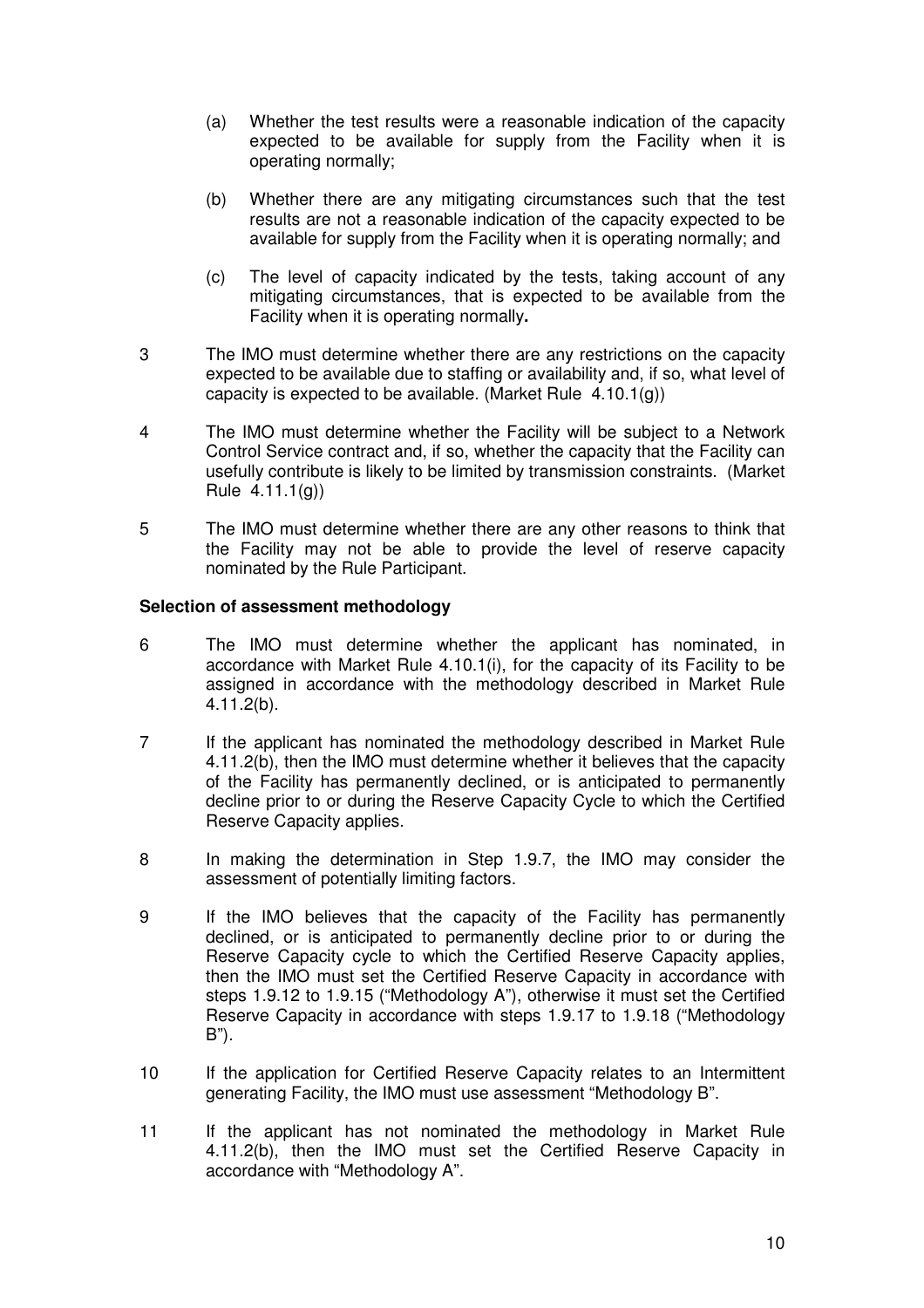#### **Methodology A for setting Certified Reserve Capacity**

- 12 The IMO must determine the maximum sent out capacity, net of embedded and parasitic loads that can be guaranteed to be available for supply to the network from the Facility when it is operated normally at an ambient temperature of  $41^{\circ}$ C. (Market Rules 4.10.1(e) & 4.11.1(b))
- 13 The IMO must determine the maximum sent out capacity, net of embedded and parasitic loads, beyond the capacity described in Step 1.9.12 that can be made available for supply to the network from the Facility at an ambient temperature of 41ºC allowing for any restrictions on the availability of that capacity, including limitations on duration. (Market Rules 4.10.1(e) & 4.11.1(b))
- 14 The IMO may consult with System Management as required.
- 15 Based on the outcome of Steps 1.9.12 to 1.9.13, and the assessment of potentially limiting factors, the IMO must determine its reasonable expectation of the amount of Reserve Capacity likely to be available from the Facility during daily peak demand times from 1 December in Year 3 to 31 July in Year 4 of the Reserve Capacity Cycle, assuming an ambient temperature of 41ºC. (Market Rule 4.11.1(a))
- 16 For the purposes of Step 1.9.15 'daily peak demand times' are taken to have the same meaning as Peak Trading Intervals as defined in the Market Rules.

#### **Methodology B for setting Certified Reserve Capacity**

- 17 The IMO must set the Relevant Level in respect of a Facility at a point in time which is determined by the IMO as follows:
	- (a) take all the Trading Intervals that fell within the last three years up to, and including, the last Hot Season;
	- (b) determine the amount of electricity (in MWh) sent out by the Facility in accordance with metered data submissions received by the IMO in accordance with Market Rule 8.4 during these Trading Intervals;
	- (c) If the Generator has not entered service, or if it entered service during the period referred to in 1.9.17(a), estimate the amount of electricity (in MWh) that would have been sent out by the Facility, had it been in service, for all Trading Intervals occurring during the period referred to in 1.9.17(a) which are prior to it entering service;
	- (d) set the Relevant Level as double the sum of the quantities determined in 1.9.17(b) and 1.9.17(c) divided by 52,560.
- 18 In the case where three years of data is not available, the Rule Participant may have the quantity, determined in accordance with Step 1.9.17(b), estimated by an independent expert which has been accredited by the IMO in accordance with Step 1.5.2 of this procedure. The independent expert must use any and all data available to the Rule Participant, to evaluate the expected amount of electricity in accordance with Step 1.9.17 above. The intention should be to validate any models and results based on the data available for the period of operation.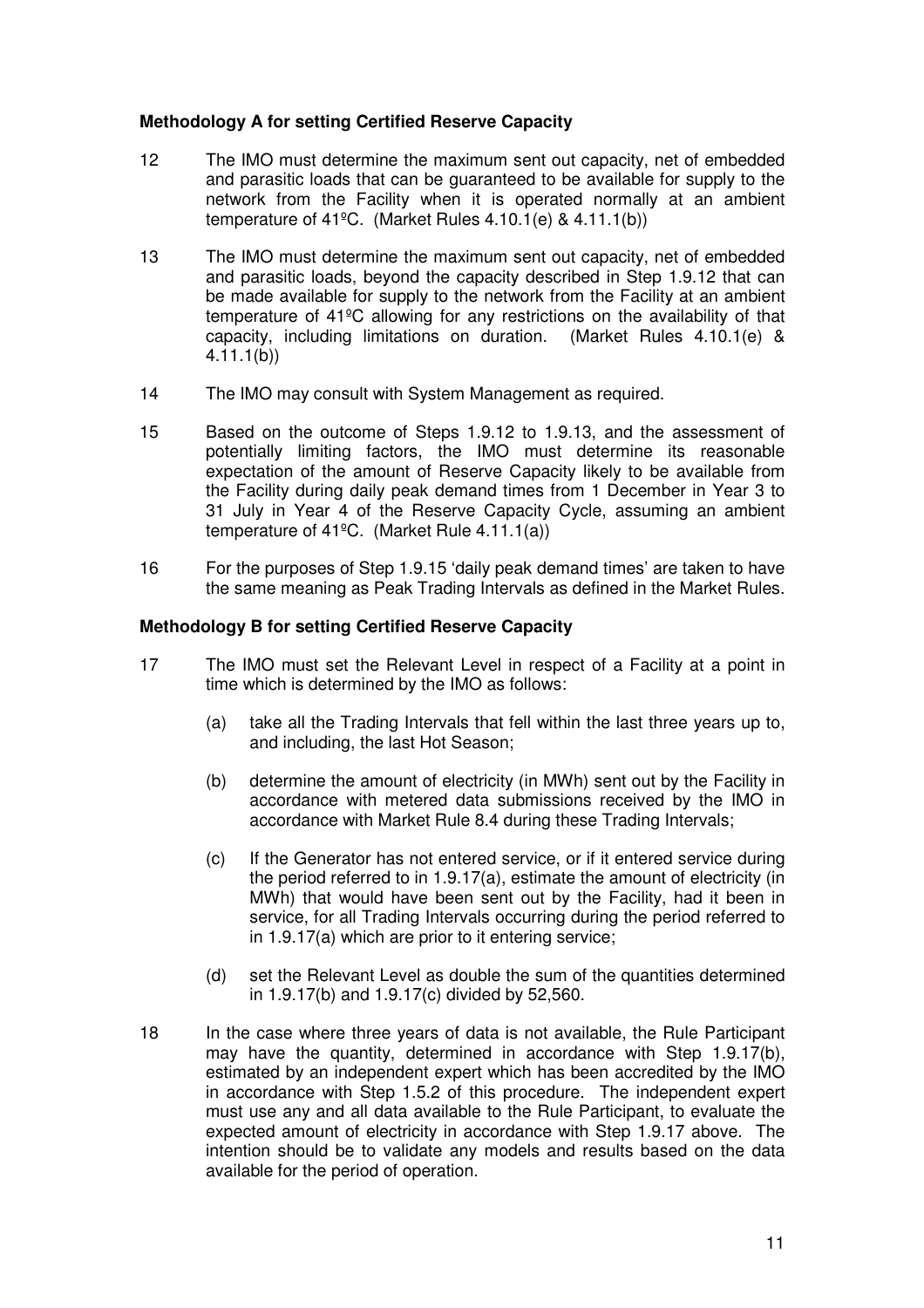- 19 In respect of Step 1.9.17 above, the IMO will use metered data provided in accordance with Market Rule 8.4 where possible. If meter data is not available, the IMO may consult with System Management to obtain appropriate SCADA data records to determine the Relevant Level. The IMO may also set the Relevant Level to take into account embedded and parasitic loads.
- 20 The IMO must set the Certified Reserve Capacity of the Facility equal to the Relevant Level determined in the above step, while considering the outcome of Steps 1.9.17 through 1.9.19 and the assessment of potentially limiting factors.

#### **Assignment of Certified Reserve Capacity**

21 The IMO must assign Certified Reserve Capacity to the Facility equal to the minimum of the level nominated by the applicant, or the level determined at Step 1.9.15 or 1.9.20, as appropriate.

#### **Initial Reserve Capacity Obligation Quantity**

- 22 The IMO must determine whether there are periods of time during which staffing or other factors will limit the Facility's ability to operate at full output.
- 23 IMO must set the Initial Reserve Capacity Obligation at a level equal to the Certified Reserve Capacity except for those periods of time determined at Step 1.9.22, in which case the IMO may set the Initial Reserve Capacity Obligation at a lower level.
- 24 The IMO must set the Initial Reserve Capacity Obligation quantity to zero for an Intermittent generating Facility. (Market Rule 4.12.2.aA)

# **1.10. Procedure steps to be followed by the IMO in setting the Certified Reserve Capacity for an existing, Curtailable Load or Dispatchable Load**

1 The IMO must complete its certification of an existing Curtailable Load or Dispatchable Load based on the following steps using the information provided by the applicant and based on any other information that the IMO may require to make its determinations.

#### **Availability classes**

- 2 The IMO must assess each capacity block and accept only those where:
	- (a) The maximum number of hours per year that the block is available to provide Reserve Capacity is not less than 24; and
	- (b) The maximum number of hours per day that the block is available to provide Reserve Capacity is not less than four.
- 3 Each accepted capacity block is to be allocated to an Availability Class where:
	- (a) Blocks that are available for at least 24 hours but less than 48 hours are allocated to Availability Class 4;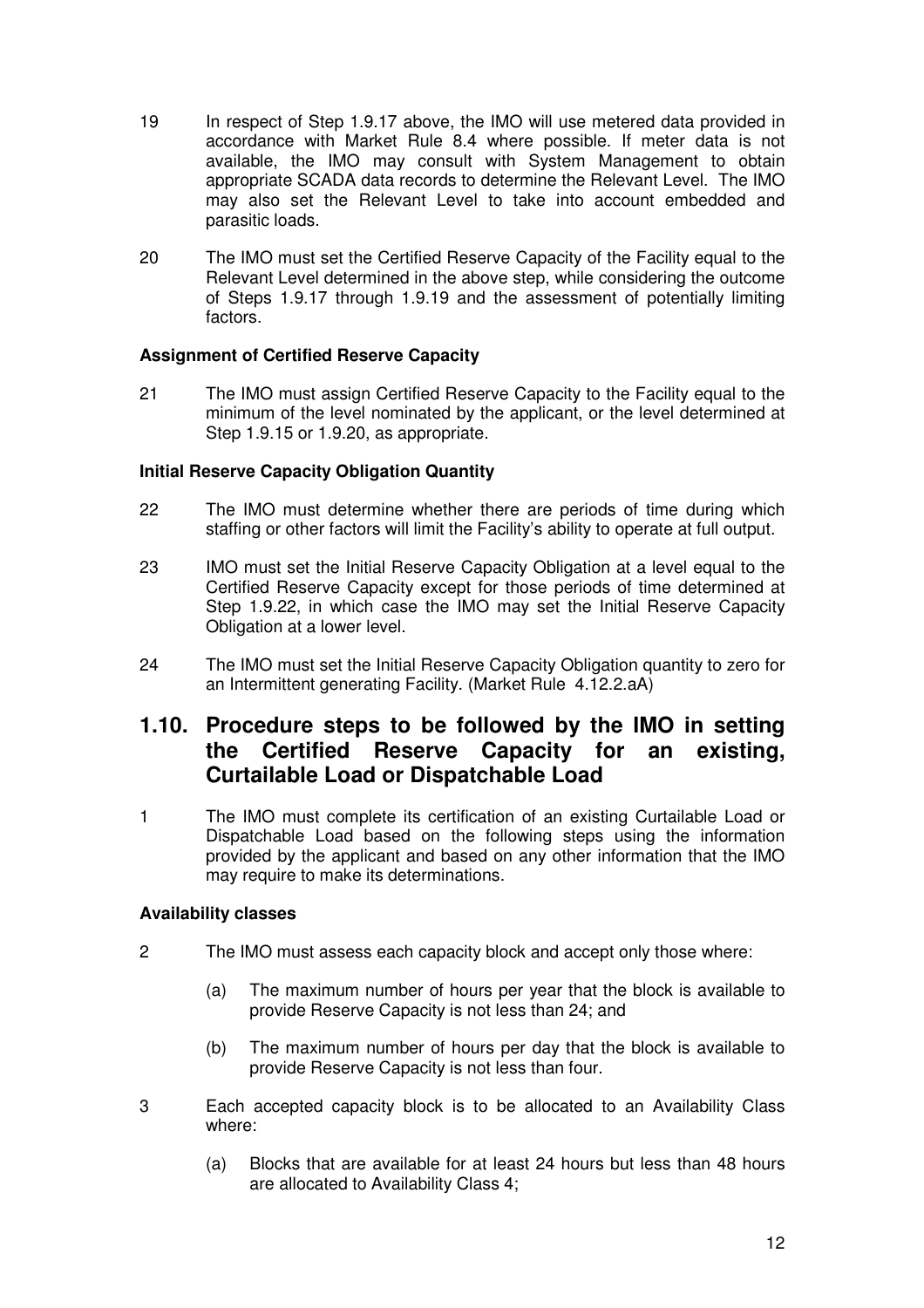- (b) Blocks that are available for at least 48 hours but less than 72 hours are allocated to Availability Class 3;
- (c) Blocks that are available for at least 72 hours but less than 96 hours are allocated to Availability Class 2; and
- (d) Blocks that are available for at least 96 hours are allocated to Availability Class 1.

#### **Assessment of potentially limiting factors**

- 4 The IMO must determine whether there are any restrictions on the capacity expected to be available due to staffing or availability and, if so, what level of capacity is expected to be available. (Market Rule 4.10.1(g))
- 5 The IMO must determine whether the Facility will be subject to a Network Control Service contract and, if so, whether the capacity that the Facility can usefully contribute is likely to be limited by transmission constraints. (Market Rule 4.11.1(g))
- 6 The IMO must determine whether there are any other reasons to think that the Facility may not be able to provide the level of reserve capacity nominated by the Rule Participant.

- 7 Where the applicant has specified the Reserve Capacity expected to be available from a capacity block, the IMO is to assign Certified Reserve Capacity for that capacity block equal to the expected Reserve Capacity subject to the assessment of potentially limiting factors.
- 8 Where the applicant has specified the Stipulated Default Load for any capacity block, the IMO is to determine the expected load reduction based on historic load data and assign Certified Reserve Capacity to that capacity block equal to that expected load reduction subject to the assessment of potentially limiting factors.
- 9 Where the applicant has indicated that the Reserve Capacity is to be in the form of a Demand Side Programme, the IMO must assign Certified Reserve Capacity in consideration of Market Rule 4.8.3. The following must be considered in the assignment of Certified Reserve Capacity:
	- (a) No Intermittent Load may be included in the Demand Side Programme. (Market Rule 4.8.3(a))
	- (b) The Loads comprising the Demand Side Programme must be registered as Curtailable Loads if they are to count towards satisfying the relevant Reserve Capacity Obligations of the Demand Side Programme and must not have been separately awarded Capacity Credits. (Market Rule 4.8.3(b))
	- (c) As the Loads comprising the Demand Side Programme are registered, the IMO must assign Certified Reserve Capacity and Reserve Capacity Obligations to those Facilities and must correspondingly reduce the Certified Reserve Capacity and Reserve Capacity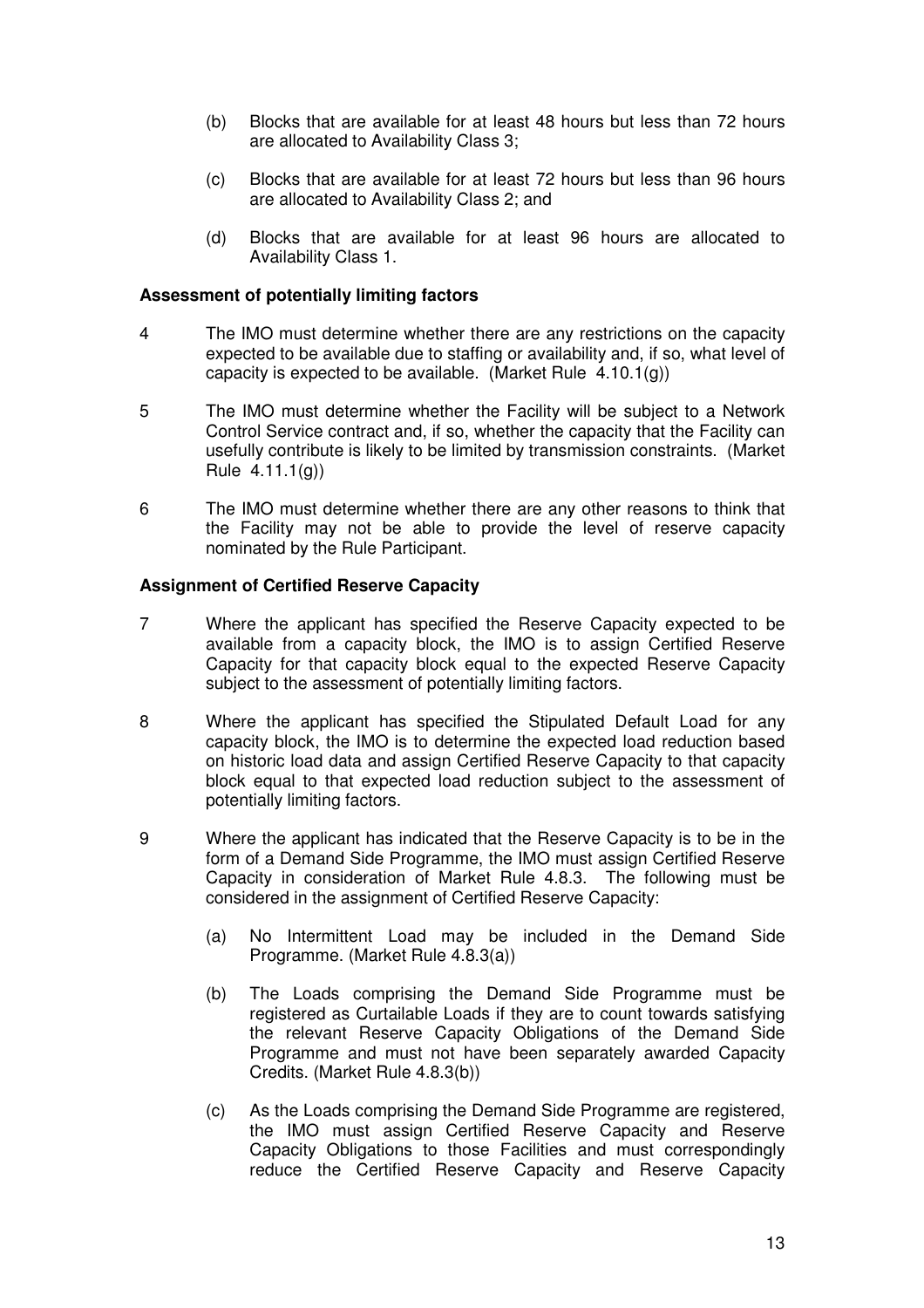Obligations associated with the Demand Programme Side during the time those Facilities are registered. (Market Rule 4.8.3(c))

(d) After accounting for the modifications in 1.10.9(c), if at any time a Market Customer has Reserve Capacity Obligations associated with its Demand Side Programme then, for settlement purposes, the Demand Side Programme must be treated by the IMO as a Facility that has failed to satisfy its Reserve Capacity Obligations. (Market Rule 4.8.3(d))

#### **Initial Reserve Capacity Obligation Quantity**

- 10 The Assigned Certified Reserve Capacity for each capacity block must be available for the number of hours per year that does not exceed the maximum specified by the applicant for that capacity block.
- 11 The Assigned Certified Reserve Capacity for each capacity block must be available for the number of hours per day that does not exceed the maximum specified by the applicant for that capacity block.
- 12 The Initial Reserve Capacity Obligation must take account of any staffing and other restrictions that may limit the ability of the Facility to provide energy upon request.

# **1.11. Procedure steps to be followed by the IMO in setting the Certified Reserve Capacity for a new nonintermittent generating Facility**

1 The IMO must complete its certification for a new non-intermittent generating Facility based on the following steps using the information provided by the applicant and based on any other information that the IMO may require to make its determinations.

#### **Assessment of potentially limiting factors**

- 2 The IMO must determine whether there are any restrictions on the capacity expected to be available due to staffing or availability and, if so, what level of capacity is expected to be available. (Market Rule 4.10.1(g))
- 3 The IMO must determine whether the Facility will be subject to a Network Control Service contract and, if so, whether the capacity that the Facility can usefully contribute is likely to be limited by transmission constraints. (Market Rule 4.11.1(g))
- 4 The IMO must determine whether there are any other reasons to think that the Facility may not be able to provide the level of reserve capacity nominated by the Rule Participant.

#### **Methodology for setting Certified Reserve Capacity**

5 The IMO must determine the maximum sent out capacity, net of embedded and parasitic loads that can be guaranteed to be available for supply to the network from the Facility when it is operated normally at an ambient temperature of 41ºC. (Market Rules 4.10.1(e) & 4.11.1(b))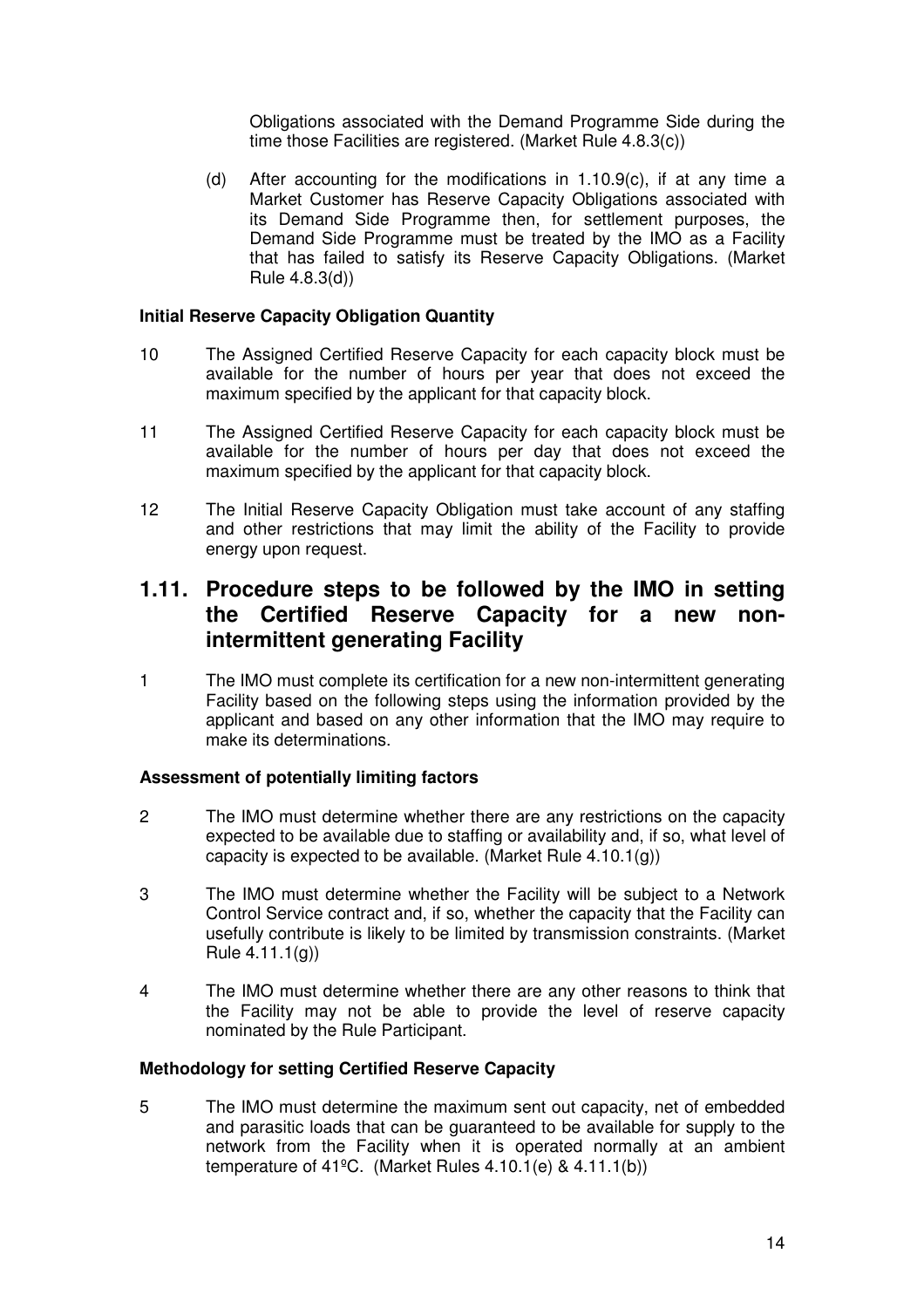- 6 The IMO must determine the maximum sent out capacity, net of embedded and parasitic loads, beyond the capacity described in Step 1.11.5 that can be made available for supply to the network from the Facility at an ambient temperature of 41ºC allowing for any restrictions on the availability of that capacity, including limitations on duration. (Market Rules 4.10.1(e) & 4.11.1(b))
- 7 The IMO may use the information provided by the Rule Participant or any other information deemed appropriate, which is required to set the level of Certified Reserve Capacity of the Facility.
- 8 Based on the outcome of Steps 1.11.5 to 1.11.7, and the assessment of potentially limiting factors, the IMO must determine its reasonable expectation of the amount of Reserve Capacity likely to be available from the Facility during daily peak demand times from 1 December in Year 3 to 31 July in Year 4 of the Reserve Capacity Cycle, assuming an ambient temperature of 41ºC. (Market Rule 4.11.1(a))
- 9 For the purposes of Step 1.11.8 'daily peak demand times' are taken to have the same meaning as Peak Trading Intervals as defined in the Market Rules.

- 10 If the application is for the current Reserve Capacity Cycle, the IMO must assign Certified Reserve Capacity to the Facility equal to the minimum of the level determined at Step 1.11.8 or the level nominated by the applicant.
- 11 If the application is for a future Reserve Capacity Cycle, the IMO must assign Conditional Certified Reserve Capacity to the Facility equal to the minimum of the level determined at Step 1.11.8 or the level nominated by the applicant.
- 12 If the application is for re-certification and the IMO is satisfied that the application which has been re-lodged is consistent with the information upon which the Conditional Certified Reserve Capacity was assigned and the information is correct then the IMO must confirm the Certified Reserve Capacity, or Conditional Certified Reserve Capacity, depending on the Reserve Capacity Cycle for which the application is being made, that was previously assigned by the IMO.
- 13 If the application is for re-certification and the Rule Participant has not submitted details of Network Access offer(s) and Environmental Approvals in accordance with Step 1.7.9 of this procedure, the IMO will deem the application to be inconsistent with the initial application by which the Facility received Conditional Certification of Reserve Capacity. This will be deemed to be made on the basis that the Facility detailed in the initial application for Conditional Certified Reserve Capacity would be a Registered Facility in accordance with Market Rule 4.11.1(f) and there were no potentially limiting factors.
- 14 If the re-lodged application is not consistent with the information upon which the Conditional Certified Reserve Capacity was assigned or the information is not correct, the IMO must proceed to process the application without regard for the Conditional Certified Reserve Capacity.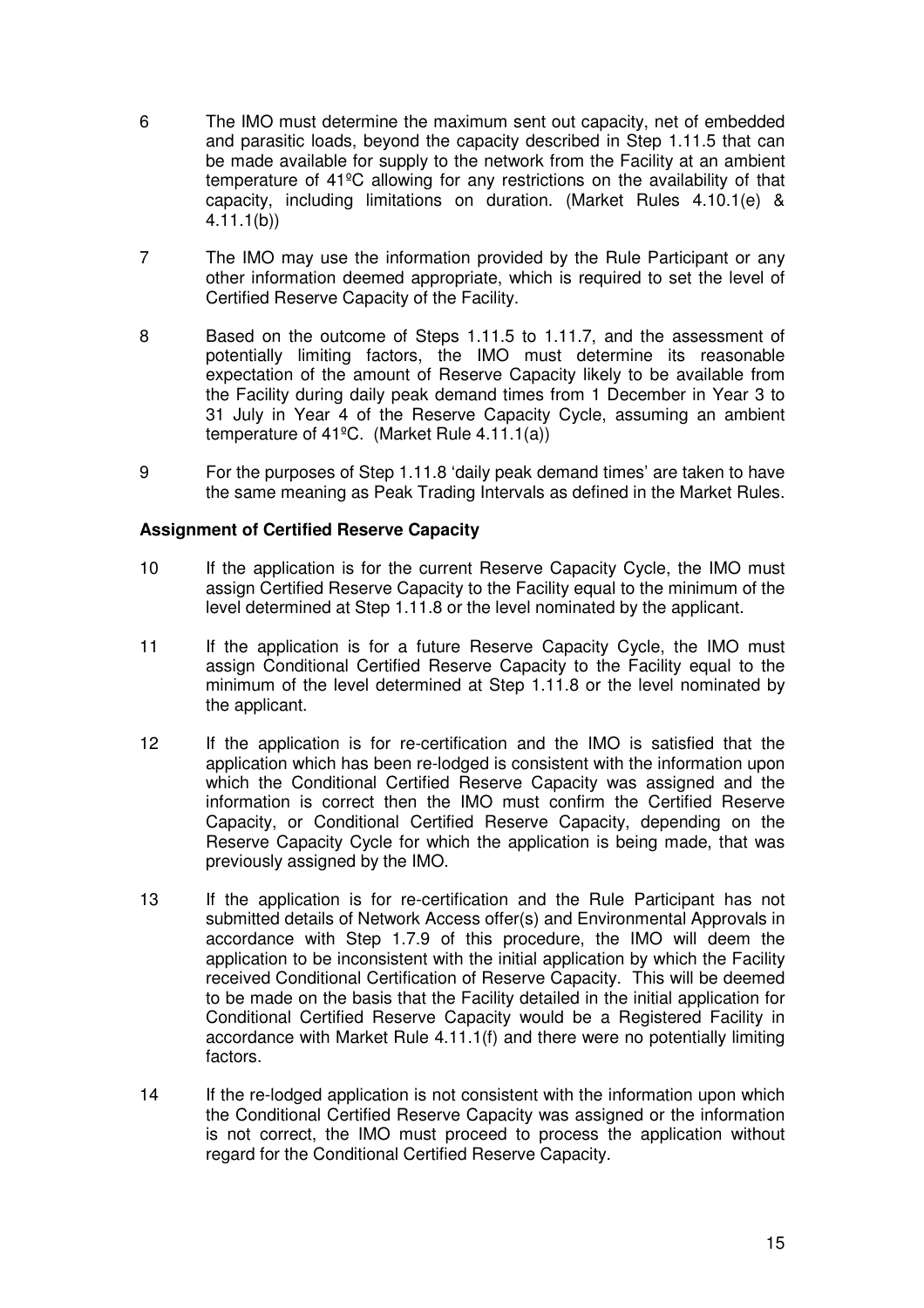#### **Initial Reserve Capacity Obligation Quantity**

- 15 The IMO must determine whether there are periods of time during which staffing or other factors will limit the Facility's ability to operate at full output.
- 16 IMO must set the Initial Reserve Capacity Obligation at a level equal to the Certified Reserve Capacity except for those periods of time determined at Step 1.11.15, in which case the IMO may set the Initial Reserve Capacity Obligation at a lower level.

# **1.12. Procedure steps to be followed by the IMO in setting the Certified Reserve Capacity for a new intermittent generating Facility**

- 1 The IMO must complete its certification for a new intermittent generating Facility based on the following steps using the information provided by the applicant and based on any other information that the IMO may require to make its determinations.
- 2 If the applicant has submitted a report, in accordance with clause 4.10.3 of the Market Rules, prepared by an expert accredited by the IMO, the IMO must set Certified Reserve Capacity for the Facility based upon the estimate provided by the expert. (Market Rule 4.11.1(e))
- 3 If the applicant has not submitted a report in accordance with Clause 4.10.3 of the Market Rules, the IMO will set the Certified Reserve Capacity to zero.

#### **Assessment of potentially limiting factors**

- 4 The IMO must determine whether there are any restrictions on the capacity expected to be available due to staffing or availability and, if so, what level of capacity is expected to be available. (Market Rule 4.10.1(g))
- 5 The IMO must determine whether there are any other reasons to think that the Facility may not be able to provide the level of reserve capacity nominated by the Rule Participant.

- 6 If the application is for the current Reserve Capacity Cycle, for an Intermittent Generator that has not commenced operation, the IMO must assign Certified Reserve Capacity as the amount determined in Step 1.12.2, subject to Steps 1.12.4 and 1.12.5(where applicable).
- 7 If the application is for a future Reserve Capacity Cycle, the IMO must assign Conditional Certified Reserve Capacity as the amount determined in Step 1.12.2, subject to Steps 1.12.4 and 1.12.5 (where applicable).
- 8 If the application is for re-certification of Conditional Certified Reserve Capacity and the IMO is satisfied that the application which has been relodged is consistent with the information upon which the Conditional Certified Reserve Capacity was assigned and the information is correct then the IMO must confirm the Certified Reserve Capacity, or Conditional Certified Reserve Capacity, depending on the Reserve Capacity Cycle for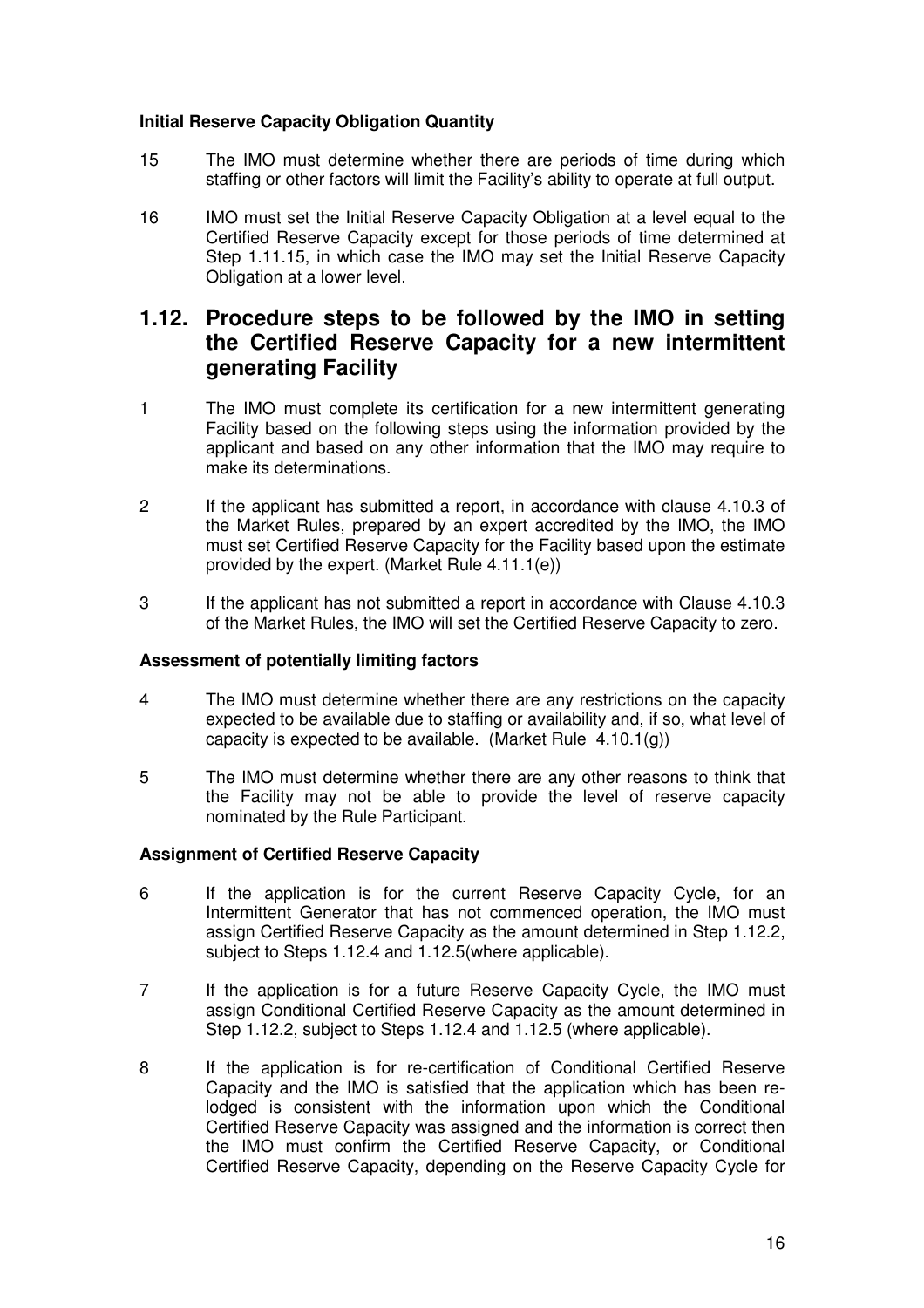which the application is being made, that was previously assigned by the IMO.

- 9 If the application is for re-certification and the Rule Participant has not submitted details of Network Access offer(s) and Environmental Approvals in accordance with Step 1.7.9 of this procedure, the IMO will deem the application to be inconsistent with the initial application by which the Facility received Conditional Certification of Reserve Capacity. This will be deemed to be made on the basis that the Facility detailed in the initial application for Conditional Certified Reserve Capacity would be a Registered Facility in accordance with Market Rule 4.11.1(f) and there were no potentially limiting factors.
- 10 If the re-lodged application is not consistent with the information upon which the Conditional Certified Reserve Capacity was assigned or the information is not correct, the IMO must proceed to process the application without regard for the Conditional Certified Reserve Capacity.

#### **Initial Reserve Capacity Obligation Quantity**

11 The Initial Reserve Capacity Obligation for a new intermittent generator is zero.

# **1.13. Procedure steps to be followed by the IMO in setting the Certified Reserve Capacity for a new Curtailable Load or Dispatchable Load**

1 The IMO must complete its certification of a new Curtailable Load or Dispatchable Load based on the following steps using the information provided by the applicant and based on any other information that the IMO may require to make its determinations.

#### **Availability classes**

- 2 The IMO must assess each capacity block and accept only those where:
	- (a) The maximum number of hours per year that the block is available to provide Reserve Capacity is not less than 24; and
	- (b) The maximum number of hours per day that the block is available to provide Reserve Capacity is not less than four.
- 3 Each accepted capacity block is to be allocated to an Availability Class where:
	- (a) Blocks that are available for at least 24 hours but less than 48 hours are allocated to Availability Class 4;
	- (b) Blocks that are available for at least 48 hours but less than 72 hours are allocated to Availability Class 3;
	- (c) Blocks that are available for at least 72 hours but less than 96 hours are allocated to Availability Class 2;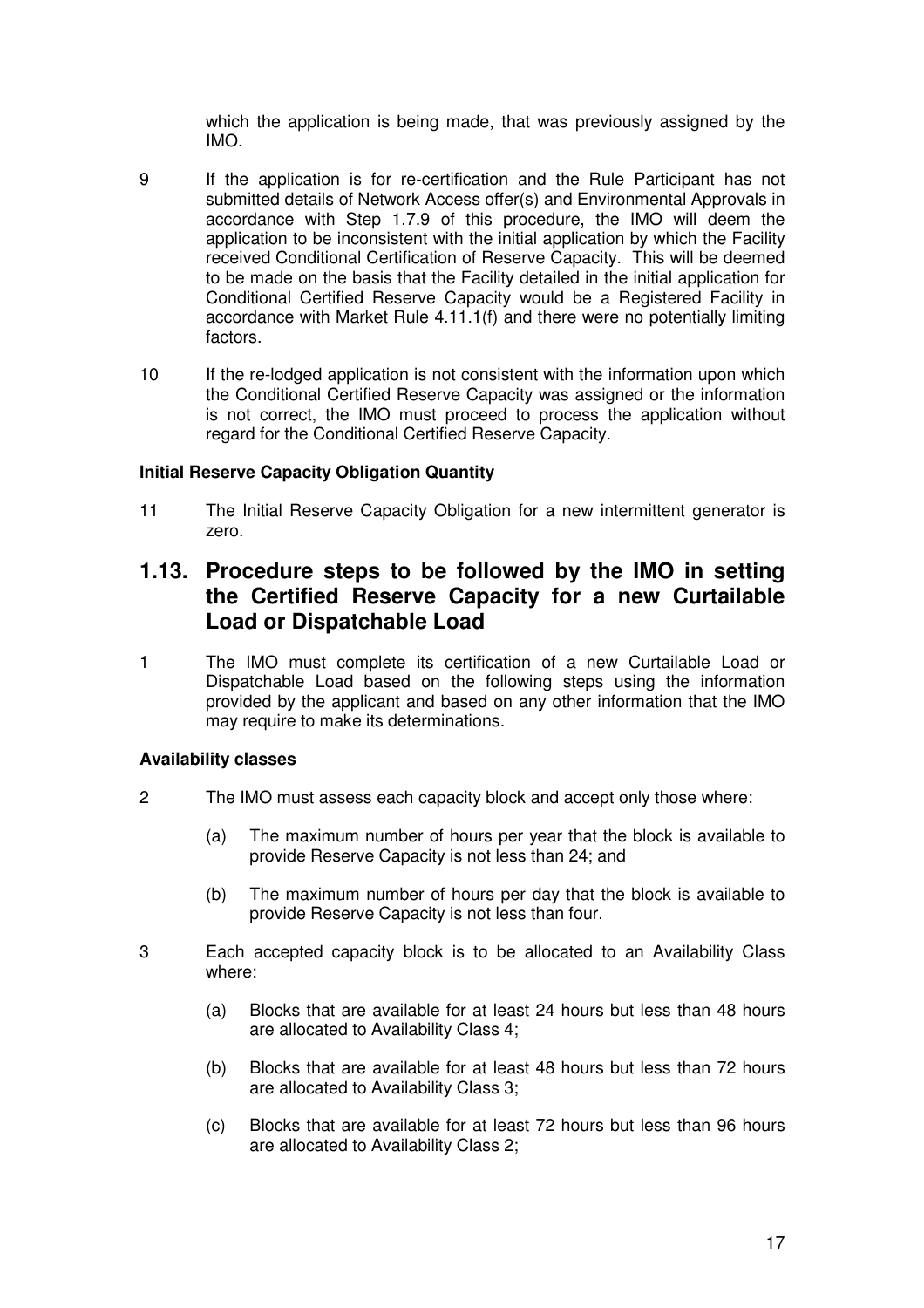(d) Blocks that are available for at least 96 hours are allocated to Availability Class 1;

#### **Assessment of potentially limiting factors**

- 4 The IMO must determine whether there are any restrictions on the capacity expected to be available due to staffing or availability and, if so, what level of capacity is expected to be available. (Market Rule 4.10.1(g))
- 5 The IMO must determine whether the Facility will be subject to a Network Control Service contract and, if so, whether the capacity that the Facility can usefully contribute is likely to be limited by transmission constraints. (Market Rule 4.11.1(g))
- 6 The IMO must determine whether there are any other reasons to think that the Facility may not be able to provide the level of reserve capacity nominated by the Rule Participant.

- 7 Where the applicant has specified the Reserve Capacity expected to be available from a capacity block, the IMO is to assign Certified Reserve Capacity for that capacity block equal to the expected Reserve Capacity subject to the assessment of potentially limiting factors.
- 8 Where the applicant has specified the Stipulated Default Load for any capacity block, the IMO is to determine the expected load reduction based on expected load data and assign Certified Reserve Capacity to that capacity block equal to that expected load reduction subject to the assessment of potentially limiting factors.
- 9 Where the applicant has indicated that the Reserve Capacity is to be in the form of a Demand Side Programme, the IMO must assign Certified Reserve Capacity in consideration of Market Rule 4.8.3. The following must be considered in the assignment of Certified Reserve Capacity:
	- (a) No Intermittent Load may be included in the Demand Side Programme. (Market Rule 4.8.3(a))
	- (b) The Loads comprising the Demand Side Programme must be registered as Curtailable Loads if they are to count towards satisfying the relevant Reserve Capacity Obligations of the Demand Side Programme and must not have been separately awarded Capacity Credits. (Market Rule 4.8.3(b))
	- (c) As the Loads comprising the Demand Side Programme are registered, the IMO must assign Certified Reserve Capacity and Reserve Capacity Obligations to those Facilities and must correspondingly reduce the Certified Reserve Capacity and Reserve Capacity Obligations associated with the Demand Programme Side during the time those Facilities are registered. (Market Rule 4.8.3(c))
	- (d) After accounting for the modifications in (c), if at any time a Market Customer has Reserve Capacity Obligations associated with its Demand Side Programme then, for settlement purposes, the Demand